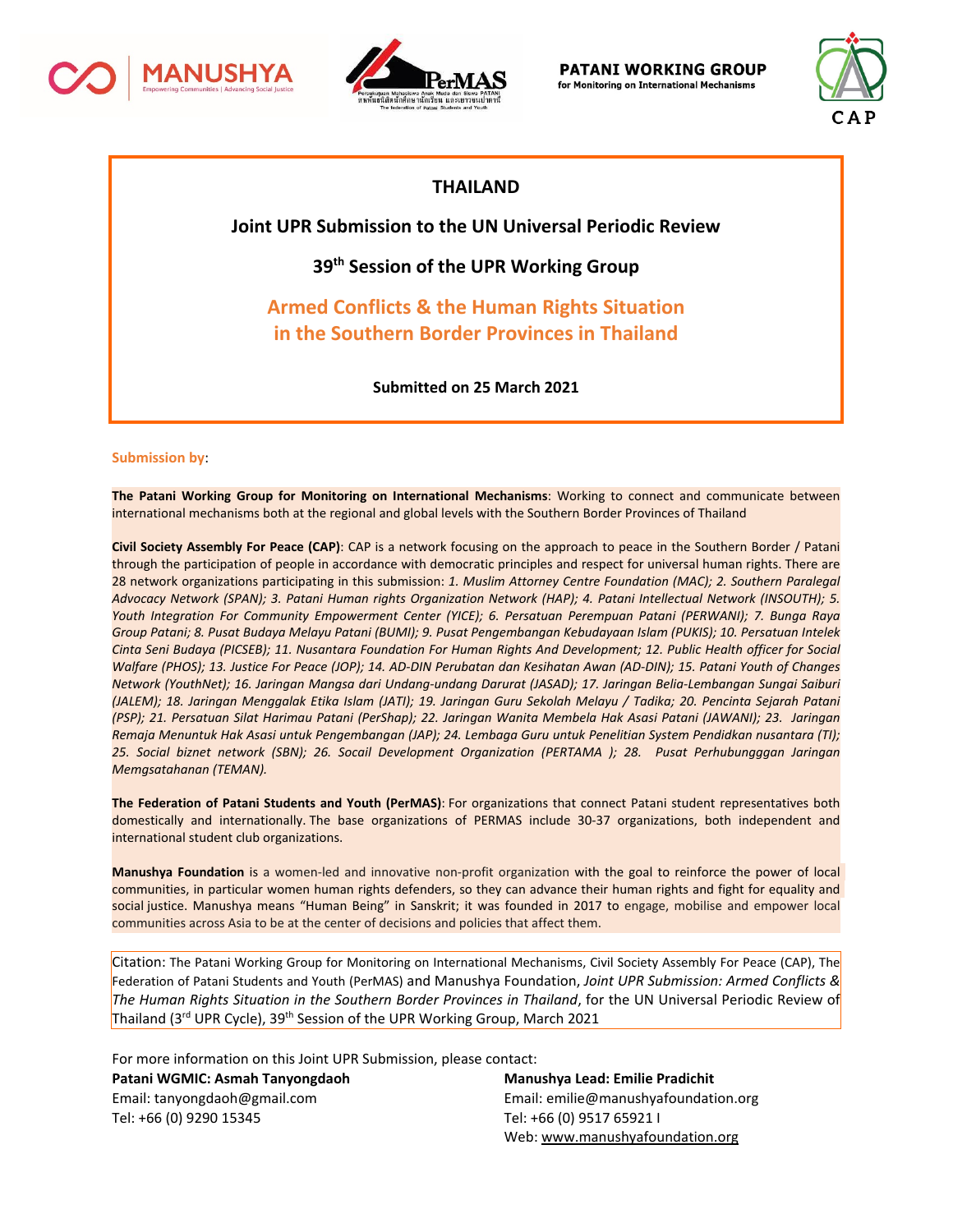



#### **1. Introduction**

**PATANI WORKING GROUP** 

for Monitoring on International Mechanisms

1.1. In this submission, Mansuhya Foundation, the Patani Working Group for Monitoring on International Mechanisms, PerMAS and CAP, examine the compliance of the Thai Government with the recommendations received during the 2nd UPR cycle of Thailand, particularly in relation to the protection of the rights of Malayu Muslims in the Southern Border Provinces (SBPs). In this context, we analyse the efforts made by the Government to implement recommendations received related to compliance of domestic legislation with international human rights standards, the protection of physical integrity rights, prevention of discrimination and violence against children and women, and the rights of local communities in pursuing economic development. The authors then draw specific, measurable and result-oriented recommendations to ensure that the rights of the Malayu Muslims in the south of Thailand are respected and upheld.

**MANUSHYA** 

- 1.2. During the 2<sup>nd</sup> UPR cycle, the Thai government received 2 recommendations directly addressing human rights violations in the SBPs, and 58 recommendations related to their rights. Of these, 52 were supported and 6 were noted. As the actions taken by the Government to implement the recommendations have been insufficient and ineffective, the Government has only fully implemented <sup>a</sup> single recommendation on withdrawing its interpretative declaration on Article 4 of the Convention on the Elimination of Racial Discrimination. It partially implemented 6, and did not implement 51 of them. Consequently, severe human rights violations persist in the SBPs.
- 1.3. We are deeply concerned with Thailand'<sup>s</sup> treatment of Malayu Muslims, who are facing severe challenges in accessing their human rights. The Thai government has failed to ratify important international human rights instruments such as the Convention for the Protection of All Persons from Enforced Disappearance (ICPPED), Optional Protocol to the International Covenant on Economic, Social and Cultural Rights, and Optional Protocol to the Convention against Torture and Other Cruel, Inhuman or Degrading Treatment or Punishment (OP-CAT). The Muslim population in the South of the country confronts discrimination in their employment, violations of rights to privacy and limited access to effective remedy. Malayu women and children face additional barriers in accessing their rights due to their intersectional identities.
- 1.4. This submission indicates that the Malayu Muslims in the SBPs face severe challenges in accessing their human rights, in the following manner:
	- •Section 2 discusses discrimination based on ethnicity and religion, including racial profiling.
	- • Section 3 discusses violations of physical integrity rights such as torture, enforced disappearances and arbitrary detention.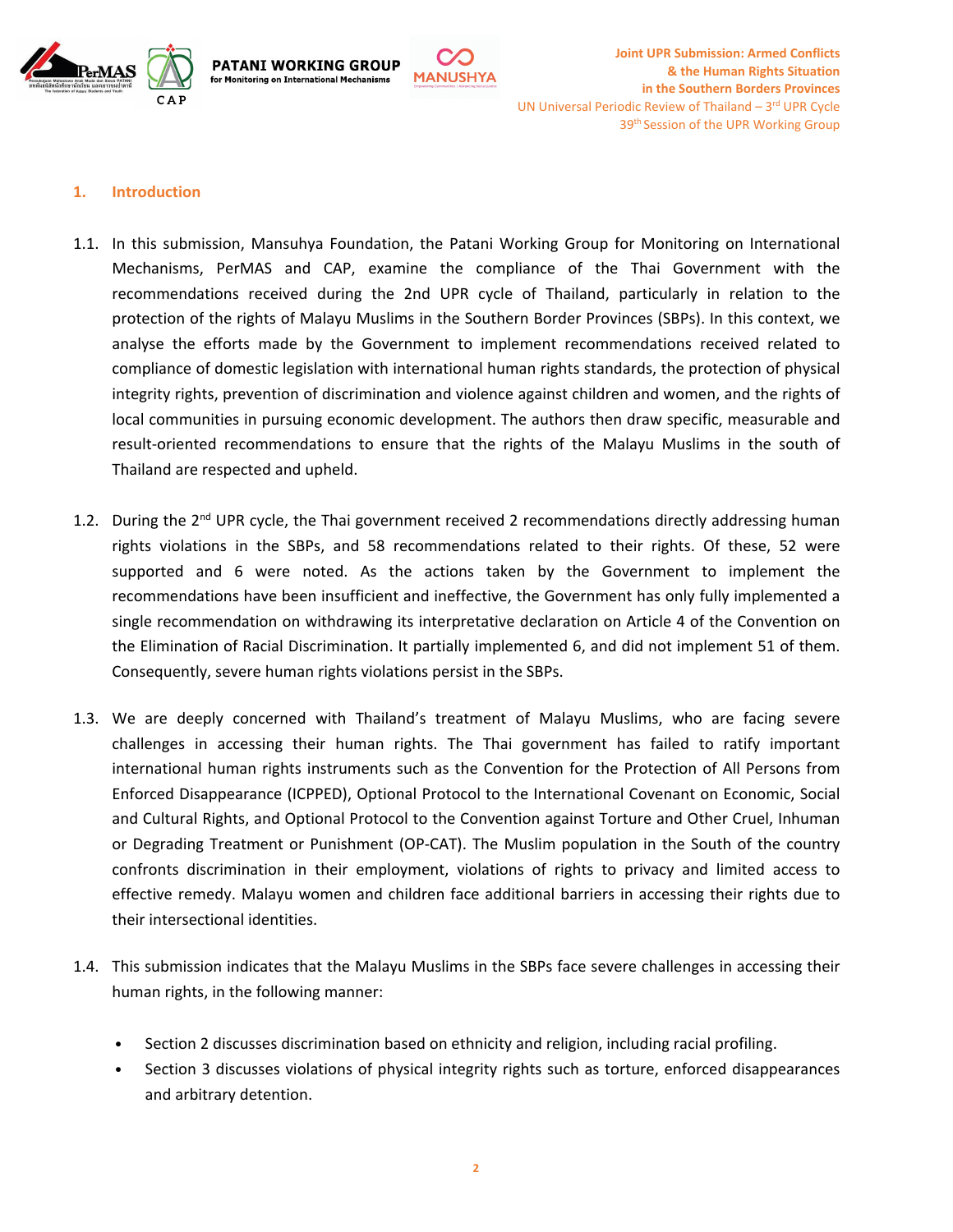

- • Section 4 discusses rights violations faced by Malayu women and children as <sup>a</sup> result of their intersecting identities.
- •Section 5 discusses the Government's unsustainable economic growth putting profit over people.

**MANUSHYA** 

- •Section 6 discusses the Government'<sup>s</sup> failure to engage local communities in peace talks.
- •Section 7 discusses difficulties in accessing effective remedy.

**PATANI WORKING GROUP** 

for Monitoring on International Mechanisms

• Section 8 includes recommendations to the Thai government, addressing the challenges and rights violations discussed in foregoing sections.

An annex of implementation of 2<sup>nd</sup> cycle UPR recommendations related to rights of Malayu Muslims in the SBPs and armed conflict therein can be found in Section 9.

### **2. Discrimination and racial profiling based on their ethnicity and religion**

- 2.1. During the 2<sup>nd</sup> UPR cycle, the Thai government received 3 recommendations related to discrimination based on ethnicity. It accepted 2 recommendations and noted 1. However, so far, the Thai government has not provided sufficient human rights protection to its Muslim population. In the SBPs, Malayu Muslims are being stereotyped as 'suspected insurgents'. Consequently, they are under surveillance of the Government, which has put strict security measures in place that account to racial profiling and control of movement. For example, Malayu Muslims are randomly stopped by authorities to take pictures of their IDs and car plate numbers, CCTV and AI presence have increased in public spaces, and checkpoints where Malayu Muslims are disproportionally stopped and questioned are being set up.<sup>1</sup>
- 2.2. The Emergency Decree on Public Administration in Emergency Situation, B.E. 2548 (2005)<sup>2</sup> allows warrantless detention for 30 days during which detainees are held at unofficial detention centers, lacking independent monitoring and facilitating torture and ill-treatment of detainees. The enforcement of this law has been repeatedly extended, i.e. in February,<sup>3</sup> September<sup>4</sup> and December<sup>5</sup> in 2020.
- 2.3. Security officials also conduct random profiling through collecting DNA samples from Malayu Muslims, which will be added to <sup>a</sup> security database. The security forces claim that these samples are helpful to convict suspected insurgents. However, this practice amounts to racial profiling and the samples are used as <sup>a</sup> form of intimidation. As stipulated in Section 131 and 131/1 of the Criminal Procedure Code, <sup>a</sup> person may be subjected to DNA collection if they are suspected or convicted of a crime.<sup>6</sup> Nevertheless, Malayu Muslims' DNA is being collected even without being suspect.
- 2.4. From January to September 2019, the Cross Cultural Foundation documented at least 139 cases of forced DNA collection.<sup>7</sup> In February 2019, teachers from a school in Yala province rejected to provide their DNA samples, but the police insisted that they needed the samples and ordered the teachers to visit the police station to give their samples. In the same month, security officers searched the house of a villager and questioned her about the whereabouts of her sons.<sup>8</sup> It was reported that in some cases,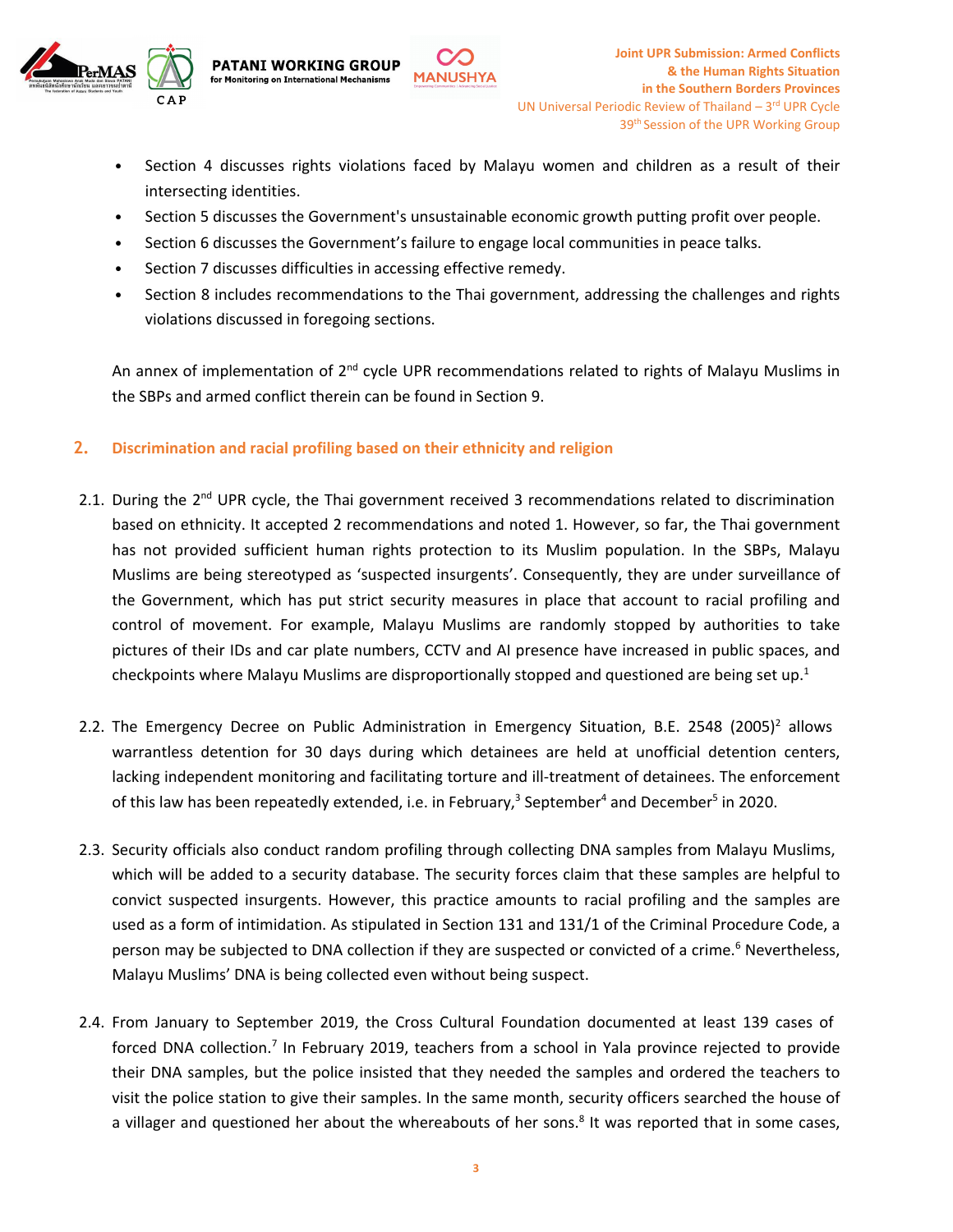

people were asked to sign consent forms only after the DNA collection, in other cases, no consent was given at all.<sup>9</sup> Further, 20,250 DNA samples were collected from conscripts in the army in April 2019 without informing them how the samples would be used, processed, which agencies would store them, and who would be able to access them. Conscripts were not aware that they were allowed to refuse and therefore signed consent forms. $^{\rm 10}$ 

**MANUSHYA** 

- 2.5. Starting in February 2018, the National Broadcasting and Telecommunications Office (NBTC) has ordered all mobile service providers to collect biometric data of SIM card registrants. In the restive South of Thailand, this policy is enforced more strictly. Introduced through announcements in the Royal Gazette on 9 April 2019 and 21 June 2019, new identification measures through facial scanning and biometrics came into force on 31 October 2019 in Thailand's Deep South.<sup>11</sup> Reportedly, Internal Security Operation Command'<sup>s</sup> (ISOC) cut mobile network access in the Deep South for all SIMs that have not been registered with an app from the NBTC of Thailand, starting on 30 April 2020, amid the pandemic.<sup>12</sup>
- 2.6. Due to societal beliefs that Malayu Muslims are insurgents, employers are reluctant to hire Malayu Muslims, including students returning from stays in Malay or Arab speaking countries. Some employers specify that vacancies are only open to Buddhists, and in some work places Muslim women are not allowed to wear hijab, or are forced to wear uniforms with short sleeves and short skirts, forcing them to resign. Consequently, they are unable to find employment in their field of study, and end up as farmers or teachers in Islamic schools, or they decide to seek employment across the border in Malaysia. <sup>13</sup>

### **3. Physical Integrity Rights: Torture & Enforced Disappearance**

**PATANI WORKING GROUP** 

for Monitoring on International Mechanisms

- 3.1. During the 2<sup>nd</sup> UPR cycle, the Thai government received and accepted 31 recommendations related to physical integrity rights applicable to the situation in the SBPs. The Government was urged to ratify international instruments such as OP-CAT, ICPPED and integrate UNCAT into its national legislation. While the Thai government has not acceded to the OP-CAT and ICPPED, the Prevention and Suppression of Torture and Enforced Disappearances Bill pass approved by the Cabinet in June 2020<sup>14</sup> is still waiting for approval by the Parliament and has been criticised for not conforming with Thailand'<sup>s</sup> international obligations. 15
- 3.2. Regarding other governmental efforts, the Prime Minister issued NCPO Order 131/2017 to establish the National Committee for Managing Cases Relating to Torture and Enforced Disappearance, in an attempt to address and prevent cases of torture. However, the Committee has been largely ineffective, and no significant progress has been made on the issue.<sup>16</sup> Meanwhile, the torture, enforced disappearances and secret detention persist.
- 3.3. With an ongoing ethnic conflict and separatist movement in the SBPs since 2004, violence and fatalities are prevalent, and over 7,000 people have lost their lives.<sup>17</sup> While the number of deaths and injuries has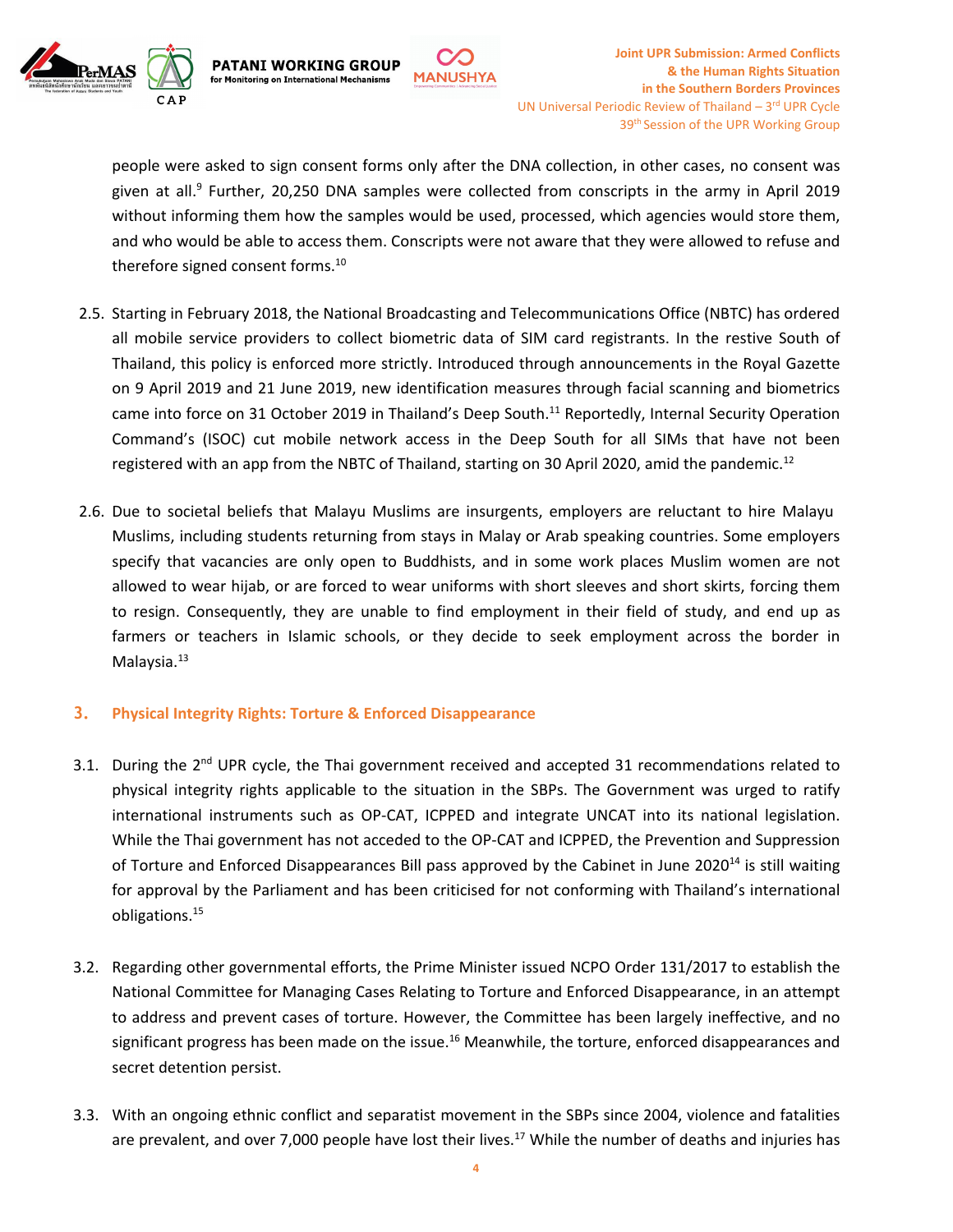

**PATANI WORKING GROUP** 

for Monitoring on International Mechanisms

been declining since 2014, fatal incidents have been <sup>a</sup> monthly reoccurrence. For example, 14 people have been killed and 21 injured in January 2021.<sup>18</sup> Violence has also disproportionately affected the Muslim population. I.e. out of 116 killings documented by the Deep South Watch in 2020, 80% belonged to the Muslim community.<sup>19</sup> In response to the spate of violent incidents, Thai authorities have increased counterinsurgency (COIN) activities, special security laws, and curfews which have resulted in increased state surveillance, arbitrary arrests, detention, torture, and extrajudicial killings.<sup>20</sup>

**MANUSHYA** 

- 3.4. Additionally, at the national level, laws addressing crimes such as torture and enforced disappearance are ineffective, and lead to continued impunity. In the SBPs, secret detention, torture and enforced disappearance of insurgency suspects, suspects of other crimes, members of the general public, and even human rights defenders (HRDs) continue to be damaging to them.<sup>21</sup> The practice has increased in 2019 when the Duay Jai Group alone documented 168 cases of detention under Martial Law and Emergency Decree.<sup>22</sup>
- 3.5. During the outbreak of Covid-19, the Government had not sufficiently increased medical equipment in the area, and did not address the health risk posed to those being detained in the overcrowded immigration detention centre located in Sadao district in Songkhla province. For example, on 25 April 2020, 42 detainees had tested positive for the virus (out of 53 new cases nationwide on that day).<sup>23</sup>
- 3.6. The Muslim Attorney Center Foundation found that in the SBPs, between 2016 and 2018, in 133 cases victims and their relatives have been tortured by security officials in order to extract confessions.<sup>24</sup> The Duay Jai Group documented 137 torture allegations in Deep South between 2011 and 2019, and consistently documented new cases every year,<sup>25</sup> meaning that practice has not been eradicated since the last UPR cycle. In 2018, the Day Jai Group reported 20 cases of alleged torture and cruel, inhumane treatment under special enforcement laws. Examples of such treatments include being forced to stand in <sup>a</sup> fixed position for three days and two nights in <sup>a</sup> row, sleep deprivation, staying naked, being soaked in dirty water, and being subjected to waterboarding. 26

#### **4. Malayu Muslim women and children**

- 4.1. During the 2<sup>nd</sup> UPR cycle, the Thai government received and accepted 11 recommendations related to the rights of women and children. The Government was, inter alia, prompted to ensure protection against violence against women "regardless of its religion, race, sexual identity or social condition", participation of children in armed forces and non-state armed groups, and guarantee equal access to healthcare to women and children. However, Malayu women and children still struggle in accessing their rights. Children also suffer from long-term mental health problems as a result of the conflict<sup>27</sup> and still become victims of violent incidents. 28
- 4.2. Children have been caught in the conflict, and have even lost their lives. Deep South Watch found that by the end of 2014, 86 children had lost their lives and 431 were injured.<sup>29</sup> Particularly children of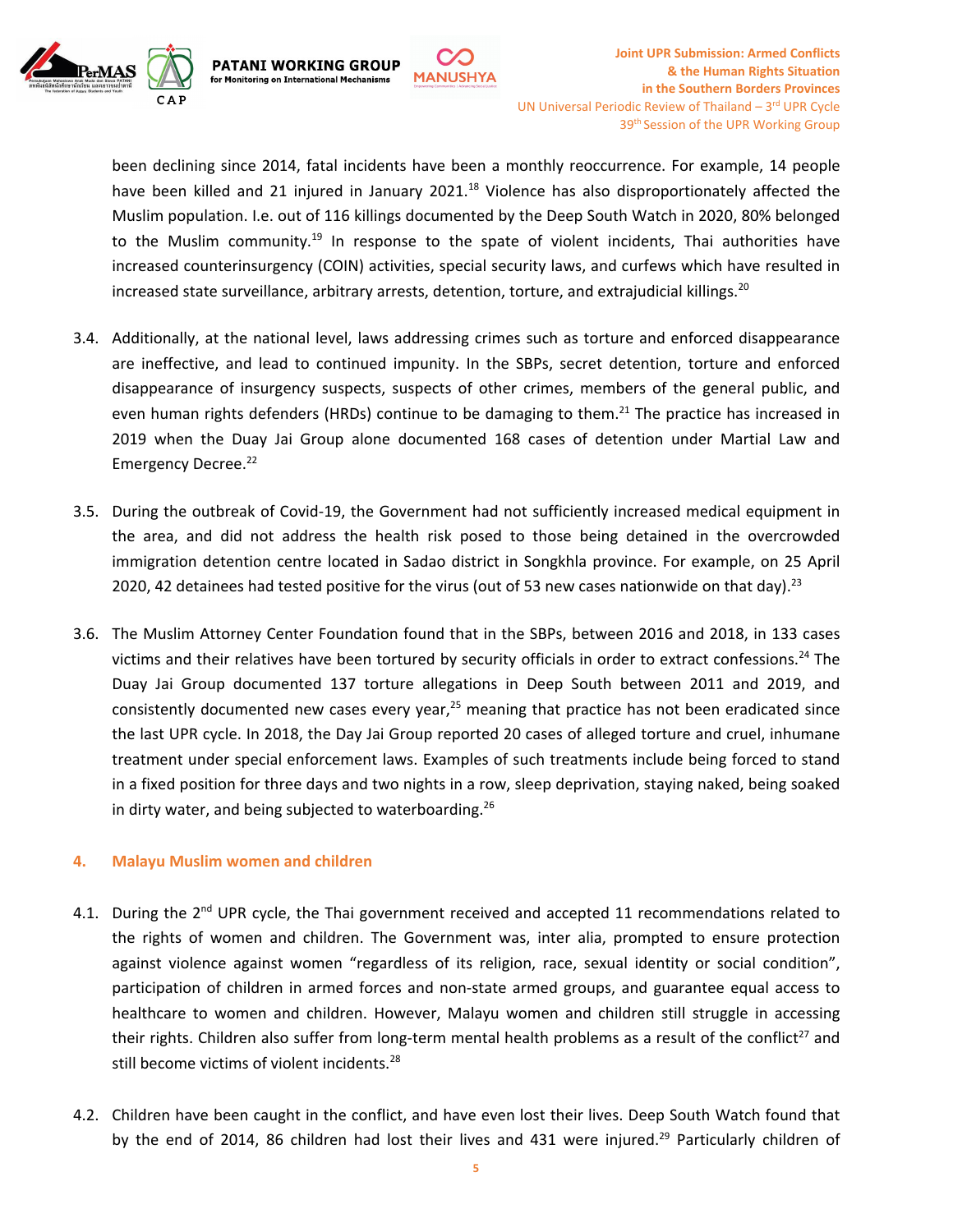

insurgents are being stigmatised at school. Sometimes older children drop out completely to help financially support their families, especially in cases when the breadwinner of the family is detained.<sup>30</sup> Also, as highlighted by The Association for Children and Youth for Peace in the Deep South, orphaned children are more easily persuaded to join conflict and seek revenge. $^{31}$ 

**MANUSHYA** 

**PATANI WORKING GROUP** 

for Monitoring on International Mechanisms

- 4.3. Historically, textbooks and curriculums used in public schools do not refer to Malayu history and culture. At times, when Malayu language is taught at all, children have to use Thai alphabet rather than their own Jawi script.<sup>32</sup> Consequently, CSOs in the area run private schools which provide education in Malay language and include teachings about Malayu history and culture. In 2019, one such school was visited by ISOC, which forced the school to close down because they suspected the school to have supported <sup>a</sup> group the government identifies as separatist group. This action of ISOC created fear amongst teachers, students, and parents, and it discredited similar schools in the area.<sup>33</sup>
- 4.4. Most Malayu women lack knowledge of sex education and reproductive health, and unwanted pregnancy and teenage pregnancy are prevalent issues in the SBPs. However, due to the religious code and lack of counselling about maternity, health problems, and reproductive health, girls face serious barriers in accessing appropriate healthcare.<sup>34</sup> Additionally, girls' right to health is violated as genital circumcision is still practiced. Most Malayu Muslim girls are circumcised at birth by local midwives or gynaecologists at state hospitals, while some girls are circumcised at the age of two or three. Many experience infections afterwards, posing a risk to their health.<sup>35</sup>
- 4.5. In instances, Malayu women are sexually harassed and raped by soldiers. If women file <sup>a</sup> complaint about this, they can sue the soldier who harassed or raped them. However, many girls and women refrain from filing <sup>a</sup> complaint due to reputational harm that may be done to the family, and because punishments of perpetrators are weak: if found guilty the punishment includes relocation or job termination. In other cases, the offenders claimed that mutual consent was involved and the perpetrator was not found guilty.<sup>36</sup>

#### **5. The Government'<sup>s</sup> unsustainable economic growth puts profits over people**

5.1. During the 2<sup>nd</sup> UPR cycle, the Thai government received and accepted two recommendations that demand the government address the issue of human rights in the pursuit of economic growth, which it failed to implement. However, despite the elaboration of the National Action Plan on Business and Human Rights, the violations of human rights related to economic development persist. In the SBPs, the Government claims that one of the reasons for the continuance of the armed conflict is the underdevelopment of the area. Therefore, it aims to resolve the conflict through pursuing economic development. However, communities believe that the development projects will create more tensions because of competition among communities for scarce natural resources, on which they depend for their livelihoods.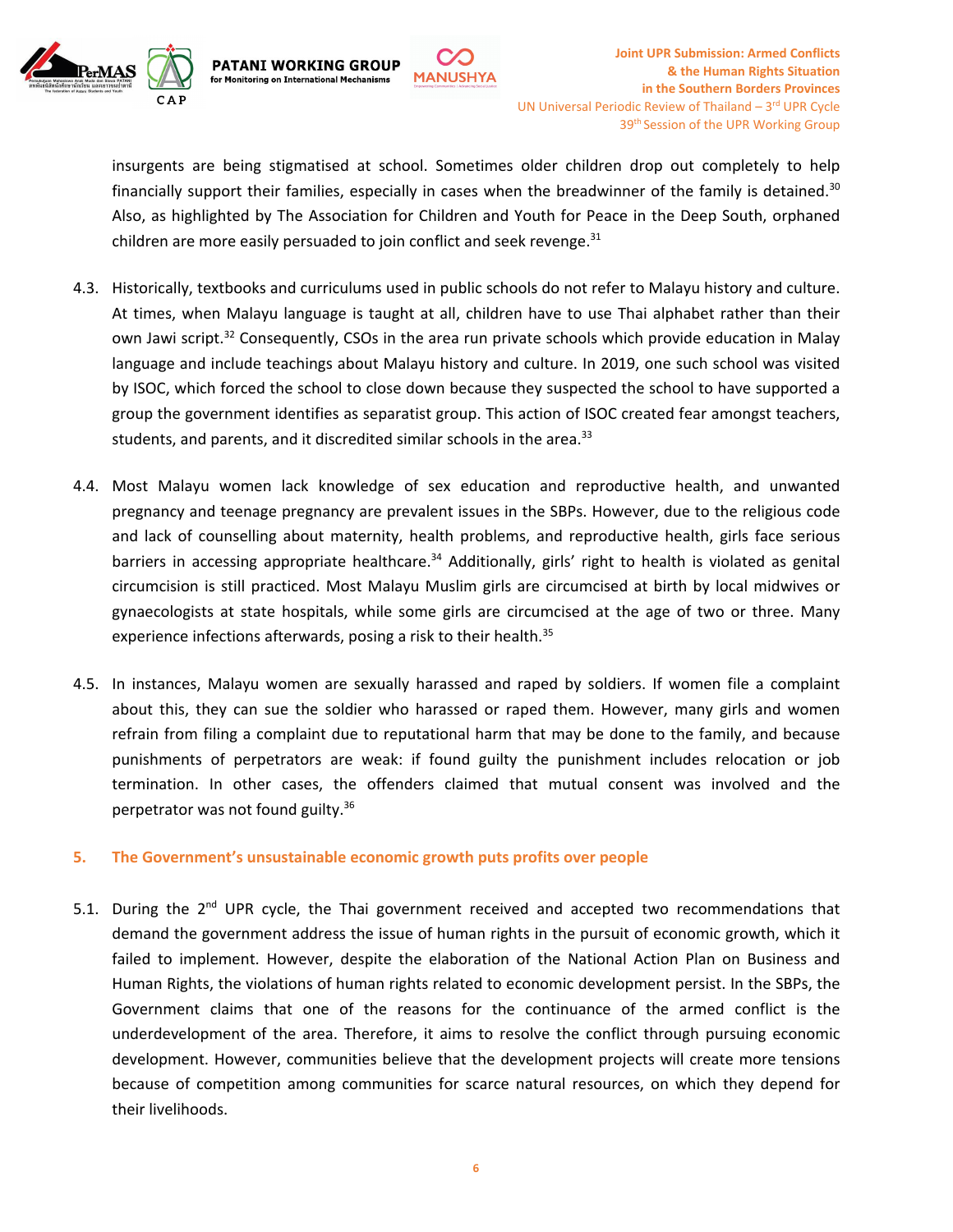

5.2. In January 2020 the government approved the 18.7-billion THB construction of <sup>a</sup> special economic zone in Chana district, located in Songkhla province. <sup>37</sup> While the government claimed that through the project and the economic development that it will bring, tensions in the area will reduce, local communities are concerned about the project, fearing that degradation of natural resources brought about by industrialisation could jeopardise their traditional lifestyles and health, and that the economic benefits may not trickle down to the local level.<sup>38</sup>

**MANUSHYA** 

**PATANI WORKING GROUP** 

for Monitoring on International Mechanisms

- 5.3. Problematically, communities were not involved in decision-making processes regarding the special economic zone in Chana district: there was <sup>a</sup> lack of public participation, and public hearings were not conducted fairly. For example, in Chana district in Songkhla province, local communities noted that one of the public hearings was originally scheduled for May 2020, while Thailand was under Emergency Decree due to COVID-19.<sup>39</sup> Under the Decree, freedom of movement and public gatherings were restricted.
- 5.4. Also, the hearing was only announced at the headquarter of the provincial administration centre, which local people do not usually visit. On the website of the centre, information was only provided in the form of <sup>a</sup> 113-page document, inconvenient for people to access and read. Information provided did not include project details regarding the impacts, and prevention and mitigation plans. Further, authorities also specified that only residents of the area could participate, while other affected communities were not allowed in. 40

#### **6. Participation in Peace Talks**

- 6.1. During the 2<sup>nd</sup> UPR cycle, the Thai government did not receive any recommendations directly addressing the armed conflict in the Deep South, even though the conflict is far from resolved and local communities still face its negative impacts. With peace talks ongoing between 2015 and 2019 between the Thai government and the BRN, in 2018, an agreement was close to being concluded on <sup>a</sup> safety-zone where <sup>a</sup> ceasefire would be implemented. Ultimately, the negotiations failed as the Thai authorities refused to make any concession and sign what was agreed upon.<sup>41</sup>
- 6.2. In <sup>a</sup> major achievement for the peace process, <sup>a</sup> dialogue between representatives from the Thai government, the BRN, and other actors part of the conflict were supposed to be initiated in March 2020, with mediation by Malaysia. However, it was put on hold indefinitely as <sup>a</sup> result of the Covid-19 pandemic. On 3 April 2020, BRN announced <sup>a</sup> temporary ceasefire to facilitate control of Covid-19 pandemic.<sup>42</sup> Nevertheless, house raids and DNA taking continued, and 3 members of BRN armed forces were extra-judicially killed on 30 April.<sup>43</sup> In May 2020, Thai security forces conducted a raid of a suspected insurgent hideout resulting in the death of two civilians. Whether this will have <sup>a</sup> lasting impact on the peace talks and the progress made in the region, remains to be seen.<sup>44</sup>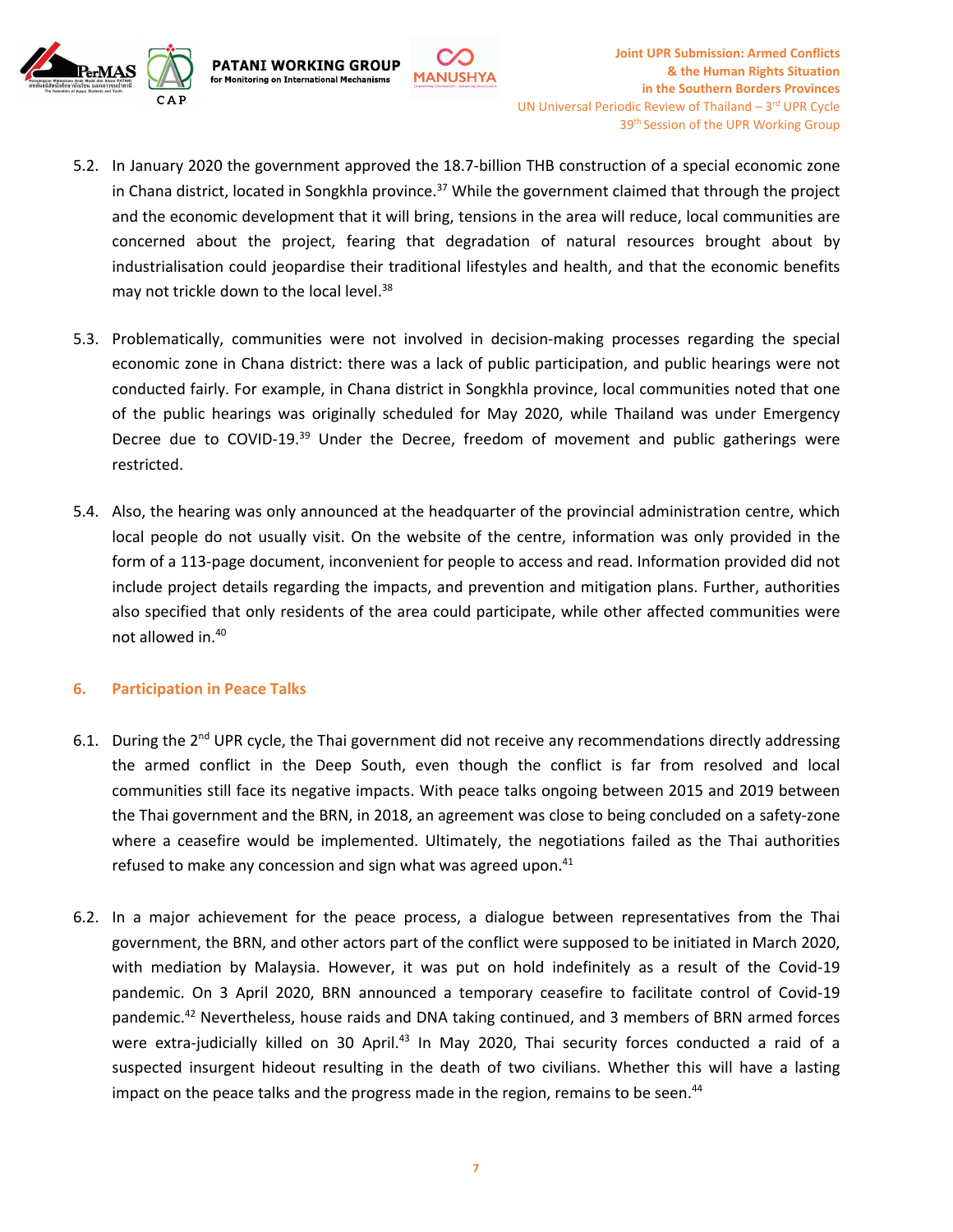

6.3. Peace dialogues have been held between Thai government representatives and the MARA Patani, an umbrella organisation comprising of six political liberation groups fighting for self-determination in Thailand'<sup>s</sup> SBPs, since 2015, but no tangible progress has been made. 45 During the latest peace talks round which started at the beginning of 2020, the Thai government negotiated with representatives of the BRN, with <sup>a</sup> presence of Malaysia as <sup>a</sup> facilitator and several international observers. However, the talks have been hindered by the Covid-19 pandemic, and violence continued even during the negotiations. The most serious incident occurred on 17 March 2020 when <sup>a</sup> car bomb injuring 26 people was detonated as <sup>a</sup> retaliation to governmental actions of arbitrarily detaining and extra-judicial killings of BRN members. 46

**MANUSHYA** 

**PATANI WORKING GROUP** 

for Monitoring on International Mechanisms

- 6.4. Local communities and civil society actors are not effectively engaged in peace dialogues relating to the conflict in Thailand'<sup>s</sup> SBPs, largely because their views differ from the state'<sup>s</sup> and are therefore blocked and disregarded. Despite recent conditions by the BRN for the participation of the international community, it has been absent from the conversation until now and therefore unable to monitor the process and progress.<sup>47</sup> Furthermore, the Government restrains activities of civil society organisations which seem to represent the Malayu Muslim population.<sup>48</sup>
- 6.5. While women actively participate in peace-making efforts on the ground, their participation in formal peace process is limited, even though they are significantly affected, directly and indirectly, by the conflict. <sup>49</sup> Women community members lack access to information on the developments of the peace process allowing them to establish their own strategies and priorities, as well as public space where they could openly discuss issues that concern them.<sup>50</sup> Reconciling among communities in the SBPs is very important, as there has been much misunderstanding between the Buddhists and Malayu Muslims. The general climate of impunity stemming from cases of torture, arbitrary detention and violent attacks have made the situation on the ground hard to reconcile.<sup>51</sup>

#### **7. Access to effective remedy**

- 7.1. During the 2<sup>nd</sup> UPR cycle, the Thai government received and accepted 9 recommendations related to access to effective remedy, out of which 8 were accepted and 1 noted. 2 recommendations specifically prompted the Thai government to investigate human rights violations, including torture allegations, in the South of the country. Especially in cases of alleged torture and ill-treatment, officials fail to investigate allegations, and victims and lawyers face difficulties gathering evidence, including accessing independent medical examinations to document the victims' injuries.
- 7.2. Up to date, the Government has failed to provide justice to victims of human rights violations in the SBPs and hold the responsible security forces officials accountable. Section 17 of the Emergency Decree on Public Administration<sup>52</sup> provides amnesty to officials violating human rights, stating that the violations are necessary to fulfil their duties.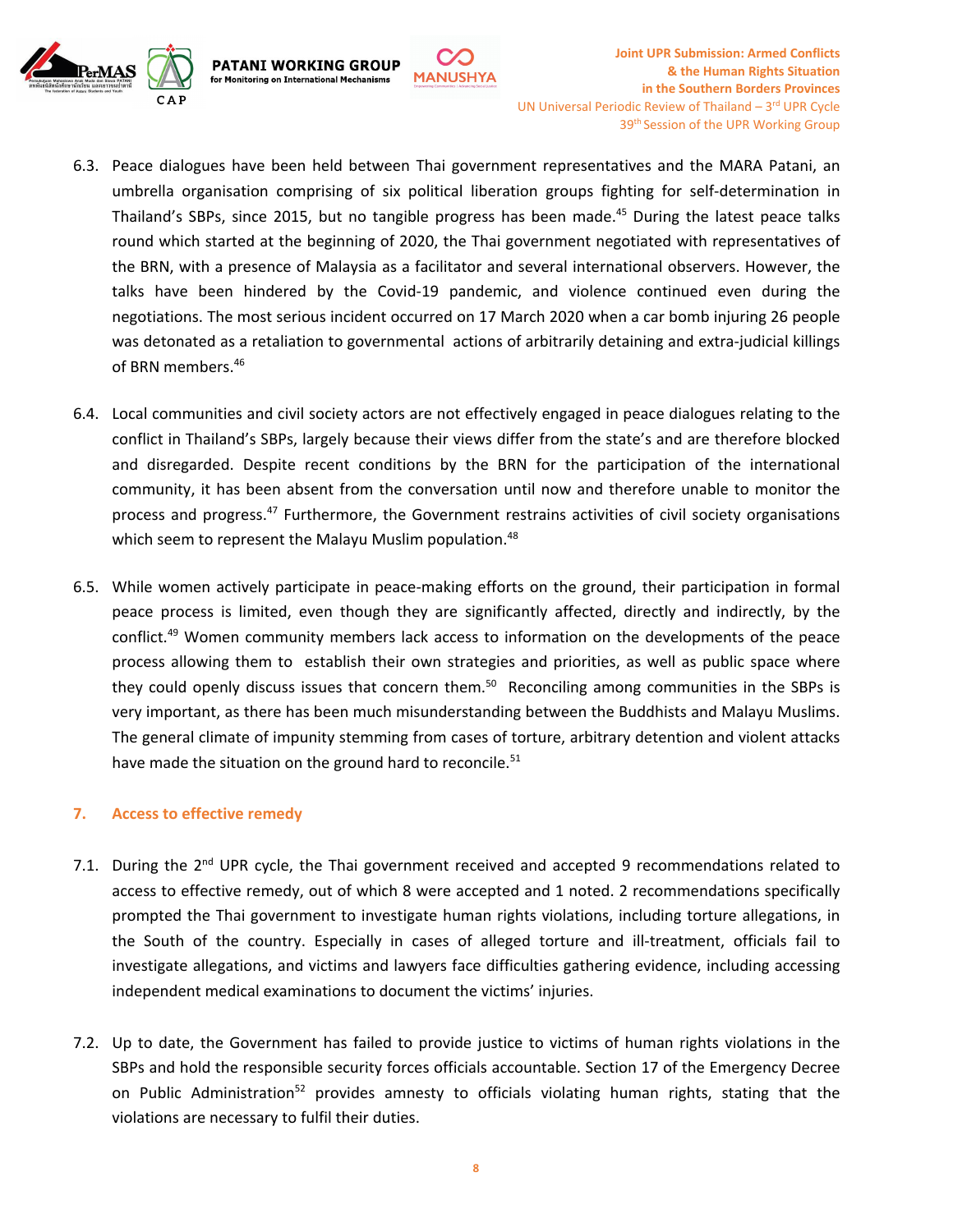

7.3. Filing of complaints and lawsuits has led to <sup>a</sup> restriction on affected individuals, journalists and HRDs to hold Thai authorities accountable for their actions amounting to torture, cruel, inhuman or degrading treatment. With little to no effort made to avoid such weaponisation of the law and the power granted under them, authorities continue their attempts online and offline to hide their wrongdoings and human rights abuses by restricting access to information. Besides that, the Government also harasses and defames government critics, human rights defenders, and activists, including those involved in the peace process in the SBPs. Furthermore, the practice of "attitude adjustment" has been prevalent after the 2014 coup.<sup>53</sup>

**MANUSHYA** 

**PATANI WORKING GROUP** 

for Monitoring on International Mechanisms

- 7.4. Ismaael Teh, President of the Pattani Human Rights Organization Network (HAP) revealed in <sup>a</sup> 2018 TV interview that he had been beaten, electrocuted, and forced to confess at gunpoint by security forces during his 9-day detention at Ingkayutthaboriharn military camp in 2008. Not even two weeks later, the Internal Security Operation Command filed civil and criminal charges against him for defamation. 54 Prior to this, in October 2016, in <sup>a</sup> case filed by Ismaael before the Supreme Administrative Court, the Court concluded that he was <sup>a</sup> victim of torture and ordered the army to pay him <sup>a</sup> compensation of 305,000 THB for physical harm and emotional distress.<sup>55</sup> However, no military personnel were prosecuted for this crime. On 9 February 2018, another civil defamation suit for 10 million THB was filed by ISOC Region 4 against editors of the news website 'Manager online' for their reports on torture in the SBPs and Ismaael'<sup>s</sup> case. 56
- 7.5. On 24 October 2017, the Pattani Provincial Prosecutor decided to end the prosecution of Pornpen Khongkachonkiet, Somchai Homlaor, and Anchana Heemina for publishing <sup>a</sup> report where they documented 54 instances of torture and ill-treatment by security officers in Thailand'<sup>s</sup> Deep South. In this case, ISOC Region 4 had filed <sup>a</sup> complaint against them on 26 July 2016 for criminal defamation and violation of the Computer Crime Act 2007.
- 7.6. Khanakorn Pianchana, <sup>a</sup> senior judge in the Yala provincial court of Southern Thailand attempted to commit suicide in October 2019 with <sup>a</sup> second attempt in March 2020 being successful. His actions were in protest of interference in the justice system, after <sup>a</sup> senior judge forced him to rewrite <sup>a</sup> judgment in which he exonerated five Muslim suspects for lack of evidence. Instead of receiving support, after his first suicide attempt, disciplinary proceedings and criminal charges were initiated against the judge.<sup>57</sup>
- 7.7. Malayu women face additional issues when they seek remedy and report cases related to family matters, as these issues are governed by the Islamic Family and Inheritance Law, and women should file their complaint at the Islamic Provincial Council instead of with the formal justice system. However, women are reluctant to do so as there is <sup>a</sup> lack of safe space for women to share their stories, all council members are men, women are shy to tell them about problems they face, such as domestic violence.<sup>58</sup> Additionally, women are not able to access justice through the Islamic Family and Inheritance Law because there is <sup>a</sup> lack of enforcement of this law when it comes to providing rights that are entitled to women. 59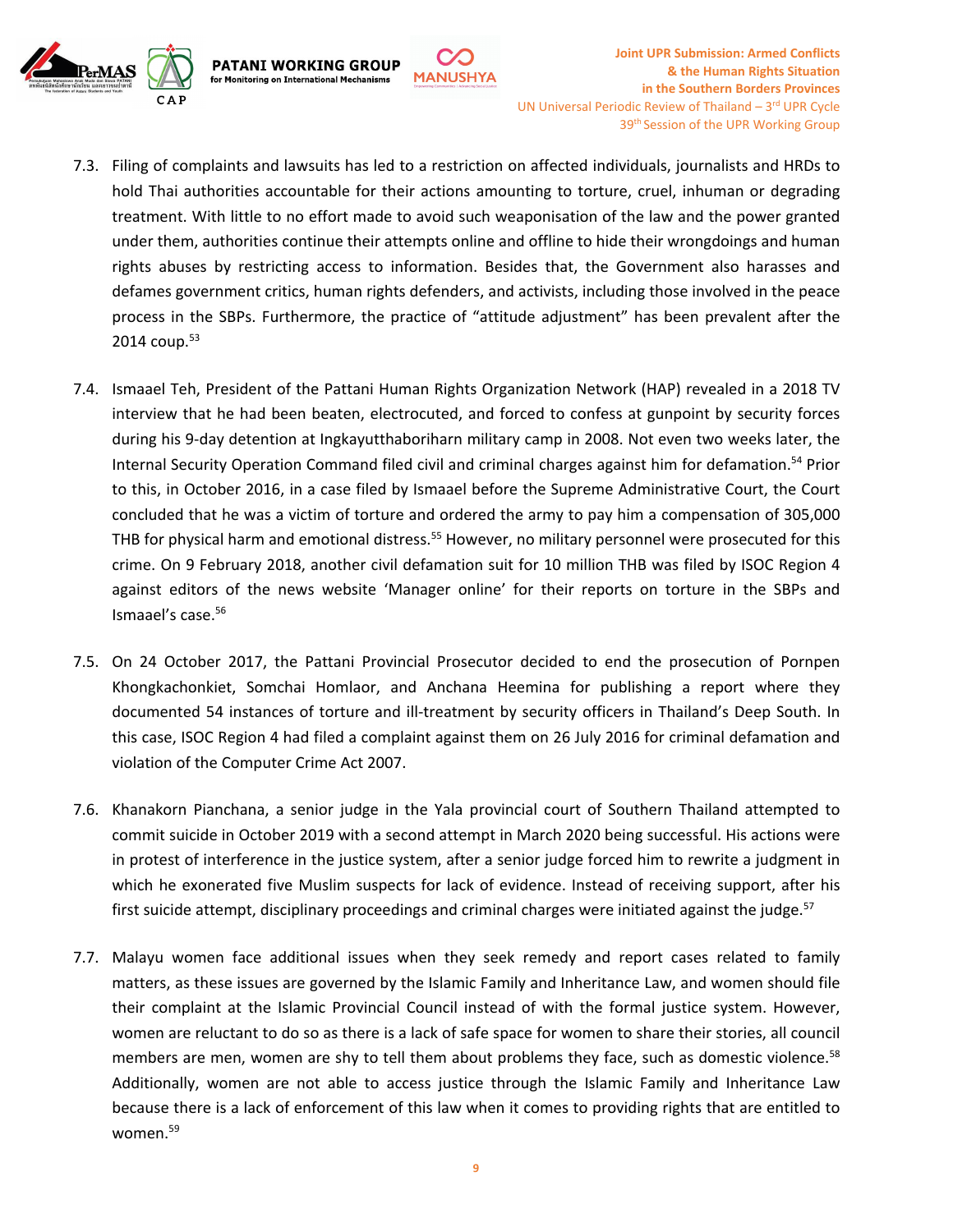





#### **8. Recommendations**

#### 8.1. **Regarding discrimination and racial profiling of Malayu Muslims based on their ethnicity and religion**

- •• In line with Article 9 of the International Covenant on Civil and Political Rights (ICCPR),<sup>60</sup> Article 4 of the International Convention on the Elimination of All Forms of Racial Discrimination (ICERD), <sup>61</sup> and in accordance with 2012 Observations on Elimination of Racial Discrimination in Thailand,<sup>62</sup> the Thai government must terminate the practice of search and arrest based on ethnicity and racial profiling.
- • The Government must adopt <sup>a</sup> human rights-based approach to its use of biometric technology that incorporates procedural safeguards and watchdog mechanisms ensuring that privacy legislation regarding the protection of personal data in line with international standards is enforced.
- • The Government should withdraw its reservation on Article 22 of the Convention on the Elimination of Discriminations in All Forms of Racial Discrimination.
- •• In line with Article 2 of the Discrimination (Employment and Occupation) Convention, 1958,<sup>63</sup> Thailand should declare and pursue <sup>a</sup> national policy designed to promote equality of opportunity and treatment in respect of employment and occupation, with <sup>a</sup> view to eliminating any discrimination in respect thereof.

### 8.2. **Regarding physical integrity rights**

- •• In line with Article 9 and 10 of the Universal Declaration of Human Rights, $^{64}$  Thailand must investigate cases of deprivation of liberty imposed arbitrarily or otherwise inconsistently with the relevant international standards set forth in the Universal Declaration of Human Rights regarding special security laws in the country'<sup>s</sup> Deep South.
- • In line with Article 9 of the Universal Declaration of Human Rights (UDHR) as well as Article 9 (1) and (2) of the International Covenant on Civil and Political Rights (ICCPR), ensure that no one shall be subject to arbitrary arrest or detention and liberty shall only be deprived on grounds that are in accordance with procedures established by law. Anyone who is arrested shall be informed, at the time of arrest, of the reasons for their arrest and shall be promptly informed of any charges against them.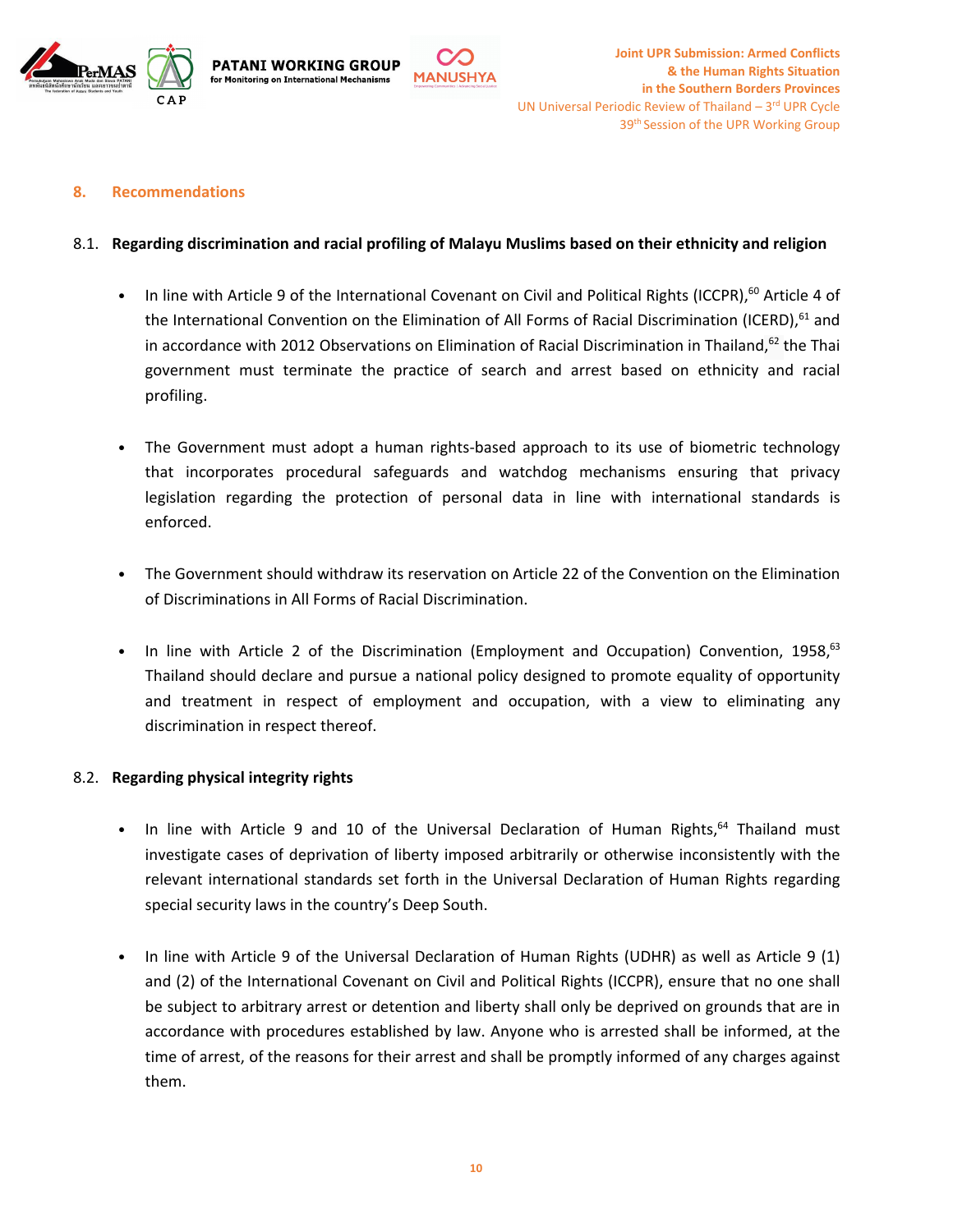

• Enact the Prevention and Suppression of Torture and Enforced Disappearance Act in full compliance with the UNCAT, including <sup>a</sup> definition of the crime of torture; the provision of non-refoulement; universal jurisdiction; independent investigations; no admissibility of statements obtained by torture; and prevention of cruel, inhuman or degrading treatment or punishment.

**MANUSHYA** 

• In line with the Concluding observations on the second periodic report of Thailand by the Human Rights Committee (2017), ensure that cases of torture are reported and that prompt, impartial and thorough investigations are carried out into all allegations and complaints concerning the unlawful and excessive use of force by law enforcement officials and the military. Ensure that perpetrators are prosecuted and, if convicted, punished with appropriate sanctions.

#### 8.3. **Regarding discrimination Malayu Muslim women and children face accessing their rights**

**PATANI WORKING GROUP** 

for Monitoring on International Mechanisms

- • In line with Article 28 of the Convention on the Rights of the Child, with Article 14 of the United Nations Declaration on the Rights of Indigenous Peoples, with the 1999 Education for All Policy and its 2002 amendment, with the 2005 Cabinet Resolution on Education for Unregistered Persons, with Section 10 of the Second National Education Act, and Section 54 of the Constitution, the Thai cabinet must continue to cooperate with, provide funding to and support the activities of the Equitable Education Fund (EEF) in order to improve the equal rates of gender representation in schools and prevent early drop out. This includes the needs to expand its activities to SBPs and increase the number of scholarships provided to students from low-income families. The government should also promote career advice and the teaching of transferrable skills commonly sought after by employers both in rural and urban locations.
- • In collaboration with civil society, organise raising awareness campaigns regarding the importance of education for all children and especially girls, as well as children deemed vulnerable, such as stateless, indigenous, migrant or ethnic minority children, in order to help reduce gender discrimination and disparities in education.
- • In line with the 2017 Concluding Observations of the Committee on the Elimination of Discrimination against Women (CEDAW Committee) to Thailand, adopt temporary special measures targeting Muslim women in the southern border provinces so as to ensure their substantive equality with men in all areas.

#### 8.4. **Regarding the Government failing to ensure sustainable development**

• In line with 2015 Concluding Observations of the Committee on Economic, Social and Cultural Rights Concluding Observation 10 (c) (2015) to Thailand, adopt <sup>a</sup> human rights-based approach in its development projects, as well as establish participatory mechanisms in order to ensure that no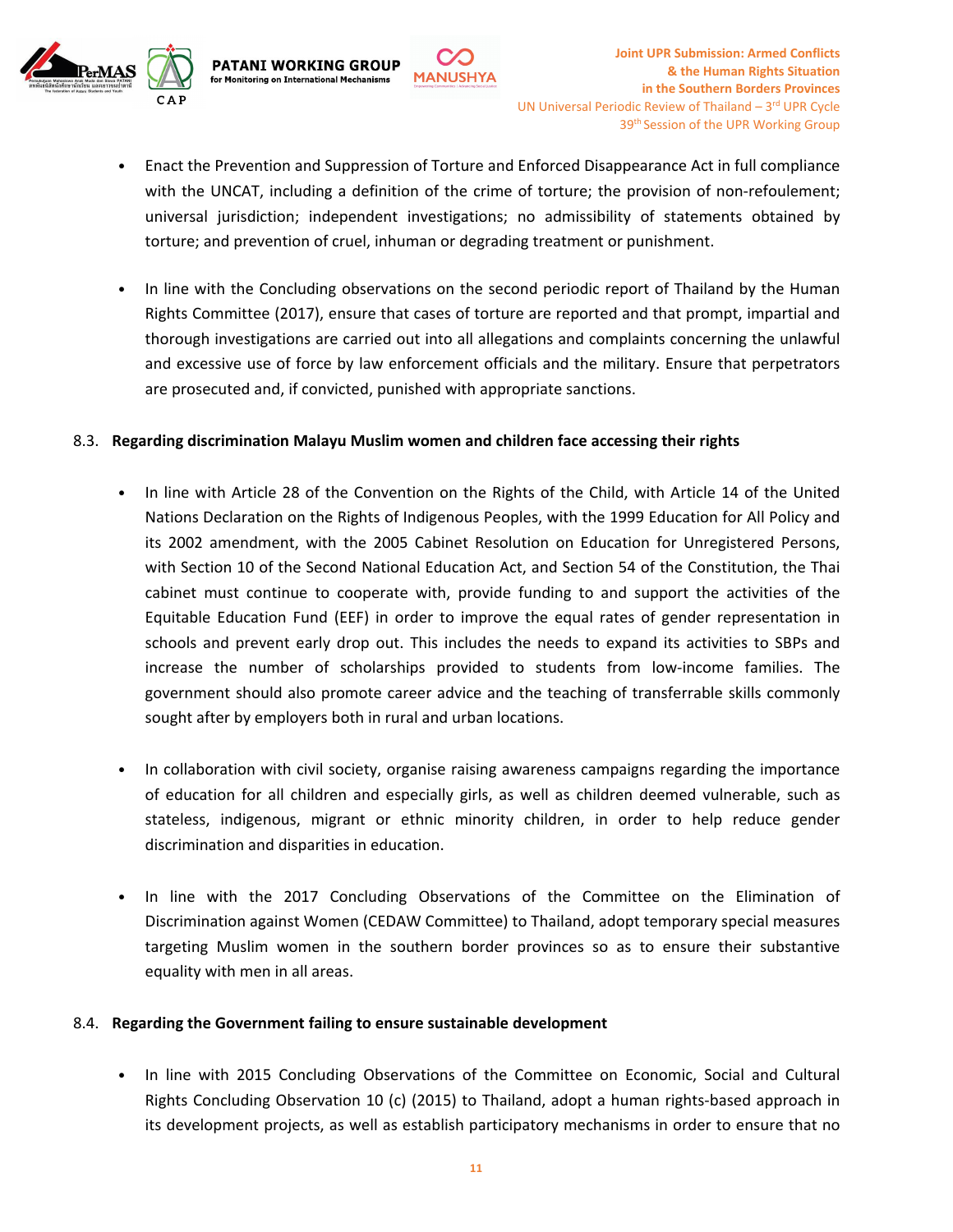

decision is made that may affect access to resources without consulting the individuals and communities concerned, with <sup>a</sup> view to seeking their free, prior and informed consent.

**MANUSHYA** 

#### 8.5. **Regarding local communities' participation in peace talks**

**PATANI WORKING GROUP** 

for Monitoring on International Mechanisms

- • In line with Article 1 and 2 of the OHCHR ICCPR ratified by Thailand in 1996, as well as the ICESCR, the Government should allow civil society and the international community to participate in the process of peace talks and facilitate <sup>a</sup> suitable environment for civilians to express their diverse political viewpoints, meeting international standards.
- In line with paragraph 22c of the 2017 Concluding Observations to Thailand, the Government should consider gender-sensitive security measures and peace-building initiatives that include women.

#### 8.6. **Regarding access to effective remedy**

- • In line with the OHCHR'<sup>s</sup> Report of the Special Rapporteur on the Promotion and Protection of the Right to Freedom of Opinion and Expression submitted in accordance with Commission resolution 1999/36, 18<sup>th</sup> January 2000, emphasis must be placed on rigorous, scientific judicial investigation so that justice is not employed as <sup>a</sup> weapon by the prosecution or police. The state must therefore also establish an independent commission to investigate complaints filed against law enforcement officials and ensure that police, lawyers and judges do not undergo political pressure or interference.
- According to Article 11 of the Universal Declaration of Human Rights (UDHR) and Article 14 (2) of the International Covenant on Civil and Political Rights (ICCPR), protect the right of everyone charged with <sup>a</sup> penal offence to be presumed innocent until proved guilty.
- Provide full redress to victims of torture in compliance with General Comment 3 of the Committee Against Torture.
- • In line with the 2014 Concluding Observations of the Committee against Torture (CAT Committee) to Thailand, take all necessary measures to immediately halt harassment and attacks against human rights defenders, journalists, and community leaders; systematically investigate all instances of intimidation, harassment and attacks with <sup>a</sup> view to prosecute and punish perpetrators; and guarantee effective remedies to victims and their families.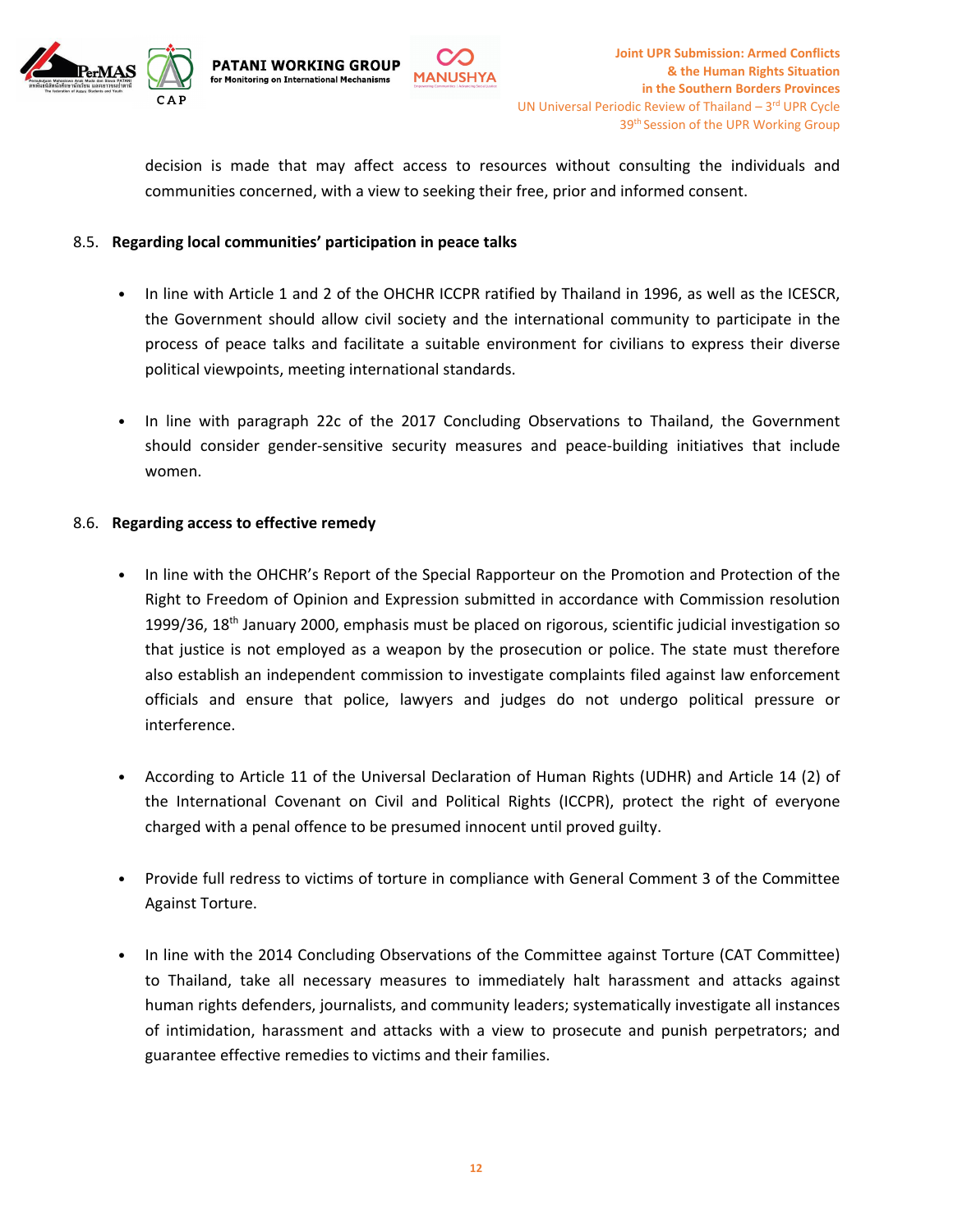

# **Endnotes**

1 Nithin Coca, *Surveillance of minority Muslims in southern Thailand is powered by Chinese-style tech*, 30 June 2020, <https://www.codastory.com/authoritarian-tech/surveillance-muslims-thailand/>; Darika Bamrungchok, *A glimpse at Thailand's digital ID through the biometric profiling of Malay Muslims*, 18 May 2020, available at: [https://globalvoices.org/2020/05/18/a-glimpse-at-thailands-digital-id-through-the-biometric-profiling-of-malay](https://globalvoices.org/2020/05/18/a-glimpse-at-thailands-digital-id-through-the-biometric-profiling-of-malay-muslims/)[muslims/](https://globalvoices.org/2020/05/18/a-glimpse-at-thailands-digital-id-through-the-biometric-profiling-of-malay-muslims/)

**MANUSHYA** 

<sup>2</sup> Emergency Decree on Public Administration in Emergency Situation, B.E. 2548 (2005), Section 12, available at: <https://www.refworld.org/pdfid/482b005f2.pdf>

3 Bangkok Post, *Emergency decree for deep South extended*, 18 February 2020, available at:

<https://reliefweb.int/report/thailand/emergency-decree-deep-south-extended>

**PATANI WORKING GROUP** 

for Monitoring on International Mechanisms

4 Nation Thailand, *State of emergency in deep South to be extended for 3 months*, 16 September 2020, available at: <https://www.nationthailand.com/news/30394610>

5 Bangkok Post, *State of emergency to continue*, 15 December 2020, available at:

<https://www.bangkokpost.com/thailand/general/2035263/state-of-emergency-to-continue>

<sup>6</sup> Criminal Procedure Code, Section 131 and 131(1), 20 November 1996, available at: [https://www.icj.org/wp](https://www.icj.org/wp-content/uploads/2012/12/Thailand-Criminal-Procedure-Code-1934-2008-eng.pdf)[content/uploads/2012/12/Thailand-Criminal-Procedure-Code-1934-2008-eng.pdf](https://www.icj.org/wp-content/uploads/2012/12/Thailand-Criminal-Procedure-Code-1934-2008-eng.pdf)

7 Cross-Cultural Foundation, *Research Project for Actions against Racial Discrimination in Thailand*, available at: [https://voicefromthais.files.wordpress.com/2020/01/fact-sheet\\_forced-dna-collection-in-the-southern-border](https://voicefromthais.files.wordpress.com/2020/01/fact-sheet_forced-dna-collection-in-the-southern-border-provinces-of-thailand-edited.pdf)[provinces-of-thailand-edited.pdf](https://voicefromthais.files.wordpress.com/2020/01/fact-sheet_forced-dna-collection-in-the-southern-border-provinces-of-thailand-edited.pdf)

<sup>8</sup> Manushya Foundation and Justice for Peace Foundation, Joint Civil Society Report*, List of Themes to be considered by the Committee on the Elimination of Racial Discrimination (CERD),* November 2020, p. 18, available at: [https://a9e7bfc1-cab8-4cb9-9c9e-](https://a9e7bfc1-cab8-4cb9-9c9e-dc0cee58a9bd.filesusr.com/ugd/a0db76_891806028a194e8e811258bc2ea9220e.pdf)

[dc0cee58a9bd.filesusr.com/ugd/a0db76\\_891806028a194e8e811258bc2ea9220e.pdf](https://a9e7bfc1-cab8-4cb9-9c9e-dc0cee58a9bd.filesusr.com/ugd/a0db76_891806028a194e8e811258bc2ea9220e.pdf)

9 Cross Cultural Foundation, *THAILAND: NGO assessment of the follow-up actions of the State party in implementing UN Human Rights Committee'<sup>s</sup> recommendations*, 4 May 2020, para. 13, available at: [https://tbinternet.ohchr.org/Treaties/CCPR/Shared%20Documents/THA/INT\\_CCPR\\_NGS\\_THA\\_42138\\_E.pdf](https://tbinternet.ohchr.org/Treaties/CCPR/Shared%2520Documents/THA/INT_CCPR_NGS_THA_42138_E.pdf)

10 Cross-Cultural Foundation, *Research Project for Actions against Racial Discrimination in Thailand*, available at: [https://voicefromthais.files.wordpress.com/2020/01/fact-sheet\\_forced-dna-collection-in-the-southern-border](https://voicefromthais.files.wordpress.com/2020/01/fact-sheet_forced-dna-collection-in-the-southern-border-provinces-of-thailand-edited.pdf)[provinces-of-thailand-edited.pdf](https://voicefromthais.files.wordpress.com/2020/01/fact-sheet_forced-dna-collection-in-the-southern-border-provinces-of-thailand-edited.pdf)

<sup>11</sup> Wassana Nanuam, *SIM card registry <sup>a</sup> necessity, says Isoc*, <sup>25</sup> June 2019, available at:

<https://www.bangkokpost.com/thailand/general/1701600/sim-card-registry-a-necessity-says-isoc>

12 Freedom House, *Freedom on the Net 2020: Thailand*, 2020, available at:

<https://freedomhouse.org/country/thailand/freedom-net/2020> ; Civil Rights Defenders, Thailand'<sup>s</sup> Facial RecognitionpolicyintheDeepSouthraisesserioushumanrightsconcerns, 18 June 2020, available at:

[https://crd.org/2020/06/18/thailands-facial-recognition-policy-in-the-deep-south-raises-serious-human-rights](https://crd.org/2020/06/18/thailands-facial-recognition-policy-in-the-deep-south-raises-serious-human-rights-concerns/)[concerns/](https://crd.org/2020/06/18/thailands-facial-recognition-policy-in-the-deep-south-raises-serious-human-rights-concerns/)

<sup>13</sup> Manushya Foundation and Justice for Peace Foundation, *Joint Civil Society Report, List of Themes to be considered by the Committee on the Elimination of Racial Discrimination (CERD),* November 2020, p. 18, available at: [https://a9e7bfc1-cab8-4cb9-9c9e-](https://a9e7bfc1-cab8-4cb9-9c9e-dc0cee58a9bd.filesusr.com/ugd/a0db76_891806028a194e8e811258bc2ea9220e.pdf)

[dc0cee58a9bd.filesusr.com/ugd/a0db76\\_891806028a194e8e811258bc2ea9220e.pdf](https://a9e7bfc1-cab8-4cb9-9c9e-dc0cee58a9bd.filesusr.com/ugd/a0db76_891806028a194e8e811258bc2ea9220e.pdf)

14 Thana Boonlert, *Cabinet gives nod for draft bill on torture, abduction*, 24 June 2020, available at: <https://www.bangkokpost.com/thailand/general/1939836/cabinet-gives-nod-for-draft-bill-on-torture-abduction>;

15 International Commission of Jurists, *Thailand: continuing delay in the enactment of the draft law on torture and enforced disappearance undermines access to justice and accountability*, 20 December 2019, available at: [https://www.icj.org/thailand-continuing-delay-in-the-enactment-of-the-draft-law-on-torture-and-enforced](https://www.icj.org/thailand-continuing-delay-in-the-enactment-of-the-draft-law-on-torture-and-enforced-disappearance-undermines-access-to-justice-and-accountability/)[disappearance-undermines-access-to-justice-and-accountability/](https://www.icj.org/thailand-continuing-delay-in-the-enactment-of-the-draft-law-on-torture-and-enforced-disappearance-undermines-access-to-justice-and-accountability/)

<sup>16</sup> International Commission of Jurists, Thai Lawyers for Human Rights and Cross-Cultural Foundation, *Supplementary Submission by the International Commission of Jurists, Thai Lawyers for Human Rights and Cross-*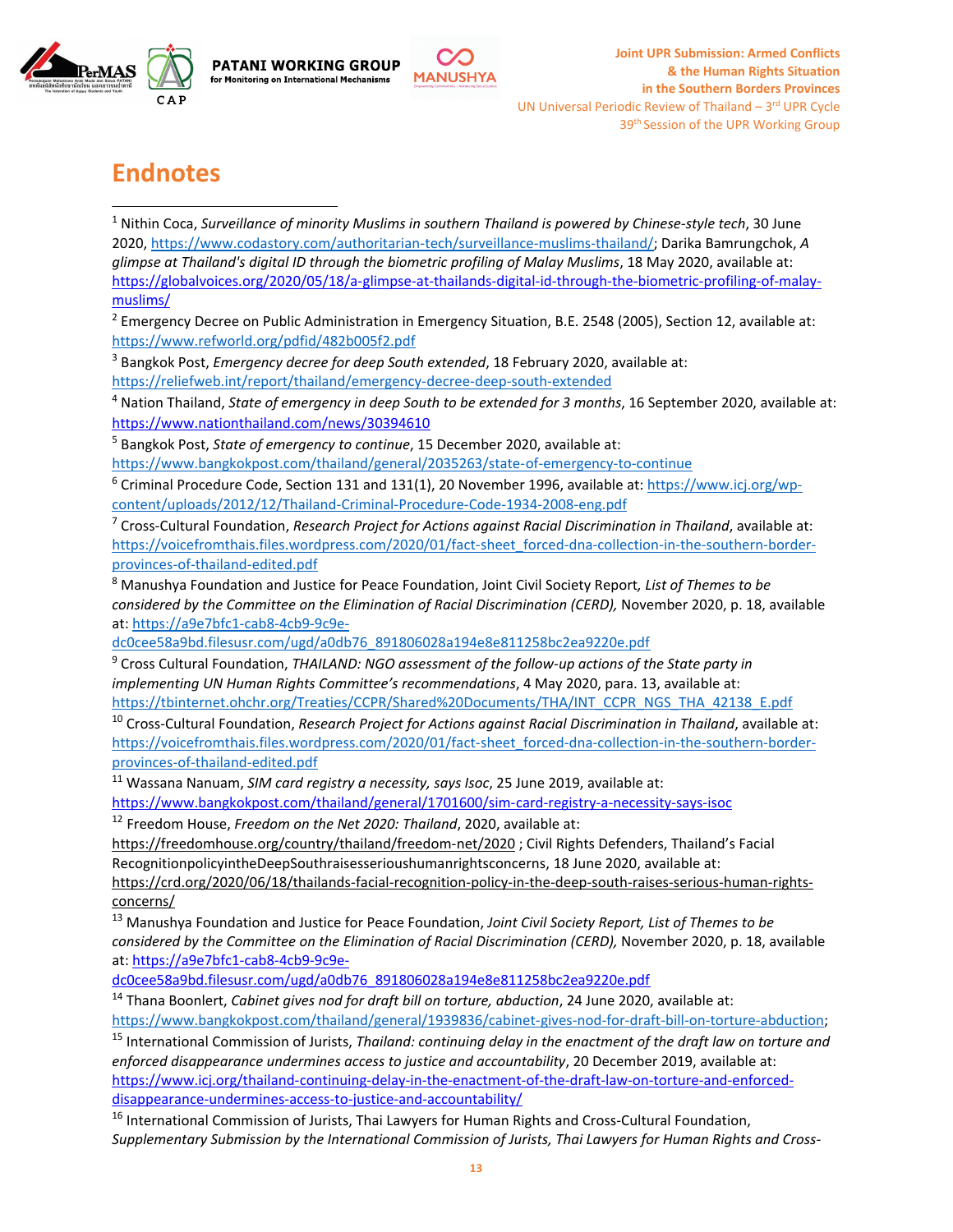

**PATANI WORKING GROUP** for Monitoring on International Mechanisms



*Cultural Foundation on Thailand'<sup>s</sup> Implementation of the Human Rights Committee'<sup>s</sup> Prioritized Recommendations Following its Review of Thailand'<sup>s</sup> Second Periodic Report at its 119th Session,* 24 April 2020, para. 20-22, available at: [https://tbinternet.ohchr.org/Treaties/CCPR/Shared%20Documents/THA/INT\\_CCPR\\_NGS\\_THA\\_42036\\_E.pdf](https://tbinternet.ohchr.org/Treaties/CCPR/Shared%2520Documents/THA/INT_CCPR_NGS_THA_42036_E.pdf)

17 Aljazeera, *Over <sup>a</sup> dozen killed in attack in Thailand'<sup>s</sup> Yala province*, 6 November 2019, available at: <https://www.aljazeera.com/news/2019/11/6/over-a-dozen-killed-in-attack-in-thailands-yala-province>, Benarnews, *Nontarat Phaicharoen and Mariyam Ahmad*, 11 October 2019, available at:

<https://www.benarnews.org/english/news/thai/family-mission-10112019144329.html>

18 Deep South Watch, *Summary of Incidents in Southern Thailand, JANUARY 2021,* 17 February 2021, available at: <https://deepsouthwatch.org/en/node/11973>

<sup>19</sup> Deep South Watch, *DSW Database*, February 2020 - January 2021, available at:

<https://deepsouthwatch.org/th/dsid>

20 Sunai Phasuk, *Southern Thailand Peace Efforts Should Promote Rights, Human Rights Watch*, 7 February 2020, available at: <https://www.hrw.org/news/2020/02/07/southern-thailand-peace-efforts-should-promote-rights>

21 Human Rights Watch, *Thailand: No End to Rights Crisis*, 14 January 2020, available at:

<https://www.hrw.org/news/2020/01/14/thailand-no-end-rights-crisis>

 $^{22}$  International Commission of Jurists, Thai Lawyers for Human Rights and Cross-Cultural Foundation,

*Supplementary Submission by the International Commission of Jurists, Thai Lawyers for Human Rights and Cross-Cultural Foundation on Thailand'<sup>s</sup> Implementation of the Human Rights Committee'<sup>s</sup> Prioritized Recommendations Following its Review of Thailand'<sup>s</sup> Second Periodic Report at its 119th Session*, 24 April 2020, para. 32, available at: [https://tbinternet.ohchr.org/Treaties/CCPR/Shared%20Documents/THA/INT\\_CCPR\\_NGS\\_THA\\_42036\\_E.pdf](https://tbinternet.ohchr.org/Treaties/CCPR/Shared%2520Documents/THA/INT_CCPR_NGS_THA_42036_E.pdf)

<sup>23</sup> WHO Thailand, *Thailand Situation in the Past <sup>24</sup> Hours*, <sup>25</sup> April 2020, available at:

<https://reliefweb.int/sites/reliefweb.int/files/resources/2020-04-25-tha-sitrep-63-covid19-en-final.pdf>

<sup>24</sup> Manushya Foundation and Justice for Peace Foundation, *Joint Civil Society Report, List of Themes to be considered by the Committee on the Elimination of Racial Discrimination (CERD),* November 2020, p. 17, available at: [https://a9e7bfc1-cab8-4cb9-9c9e-](https://a9e7bfc1-cab8-4cb9-9c9e-dc0cee58a9bd.filesusr.com/ugd/a0db76_891806028a194e8e811258bc2ea9220e.pdf)

[dc0cee58a9bd.filesusr.com/ugd/a0db76\\_891806028a194e8e811258bc2ea9220e.pdf](https://a9e7bfc1-cab8-4cb9-9c9e-dc0cee58a9bd.filesusr.com/ugd/a0db76_891806028a194e8e811258bc2ea9220e.pdf)

25 Anchana Heemmina, *Report on Eliminating Intolerance and Discrimination Based on Religion or Belief and the Achievement of Sustainable Development Goal 16 (SDG 16) in the southern border provinces of Thailand*, available at: <https://www.ohchr.org/Documents/Issues/Religion/Submissions/CSOs/62.the-duayjai-group.docx>

<sup>26</sup> Manushya Foundation and Justice for Peace Foundation, *Joint Civil Society Report, List of Themes to be considered by the Committee on the Elimination of Racial Discrimination (CERD),* November 2020, p. 17, available at: [https://a9e7bfc1-cab8-4cb9-9c9e-](https://a9e7bfc1-cab8-4cb9-9c9e-dc0cee58a9bd.filesusr.com/ugd/a0db76_891806028a194e8e811258bc2ea9220e.pdf)

[dc0cee58a9bd.filesusr.com/ugd/a0db76\\_891806028a194e8e811258bc2ea9220e.pdf](https://a9e7bfc1-cab8-4cb9-9c9e-dc0cee58a9bd.filesusr.com/ugd/a0db76_891806028a194e8e811258bc2ea9220e.pdf)

27 Save the Children, *Children at the Centre Factsheet*, 10 October 2018,

[https://thailand.savethechildren.net/sites/thailand.savethechildren.net/files/library/Children%20at%20the%20Ce](https://thailand.savethechildren.net/sites/thailand.savethechildren.net/files/library/Children%2520at%2520the%2520Centre%2520Factsheet.pdf) [ntre%20Factsheet.pdf](https://thailand.savethechildren.net/sites/thailand.savethechildren.net/files/library/Children%2520at%2520the%2520Centre%2520Factsheet.pdf)

28 General Assembly, *Children and armed conflict: Report of the Secretary-General*, A/73/907–S/2019/509, 20 June 2019, para. 233, available at: <https://resourcecentre.savethechildren.net/node/15614/pdf/n1918621.pdf>

29 Cross Cultural Foundation (CrCF), Duayjai Support Group and Pattani Human Rights Network - HAP, *Joint Submission to the UN Committee on Economic, Social and Cultural Rights in Advance of the Examination of* Thailand's Initial and Second Periodic Reports under Articles 16 and 17 of the International Covenant on Economic, *Social and Cultural Rights*, 3 May 2015, para. 9, available at:

[https://tbinternet.ohchr.org/Treaties/CESCR/Shared%20Documents/THA/INT\\_CESCR\\_CSS\\_THA\\_20363\\_E.pdf](https://tbinternet.ohchr.org/Treaties/CESCR/Shared%2520Documents/THA/INT_CESCR_CSS_THA_20363_E.pdf)

30 Cross Cultural Foundation (CrCF), Duayjai Support Group and Pattani Human Rights Network - HAP, *Joint Submission to the UN Committee on Economic, Social and Cultural Rights in Advance of the Examination of* Thailand's Initial and Second Periodic Reports under Articles 16 and 17 of the International Covenant on Economic, *Social and Cultural Rights*, 3 May 2015, para. 11, available at:

[https://tbinternet.ohchr.org/Treaties/CESCR/Shared%20Documents/THA/INT\\_CESCR\\_CSS\\_THA\\_20363\\_E.pdf](https://tbinternet.ohchr.org/Treaties/CESCR/Shared%2520Documents/THA/INT_CESCR_CSS_THA_20363_E.pdf)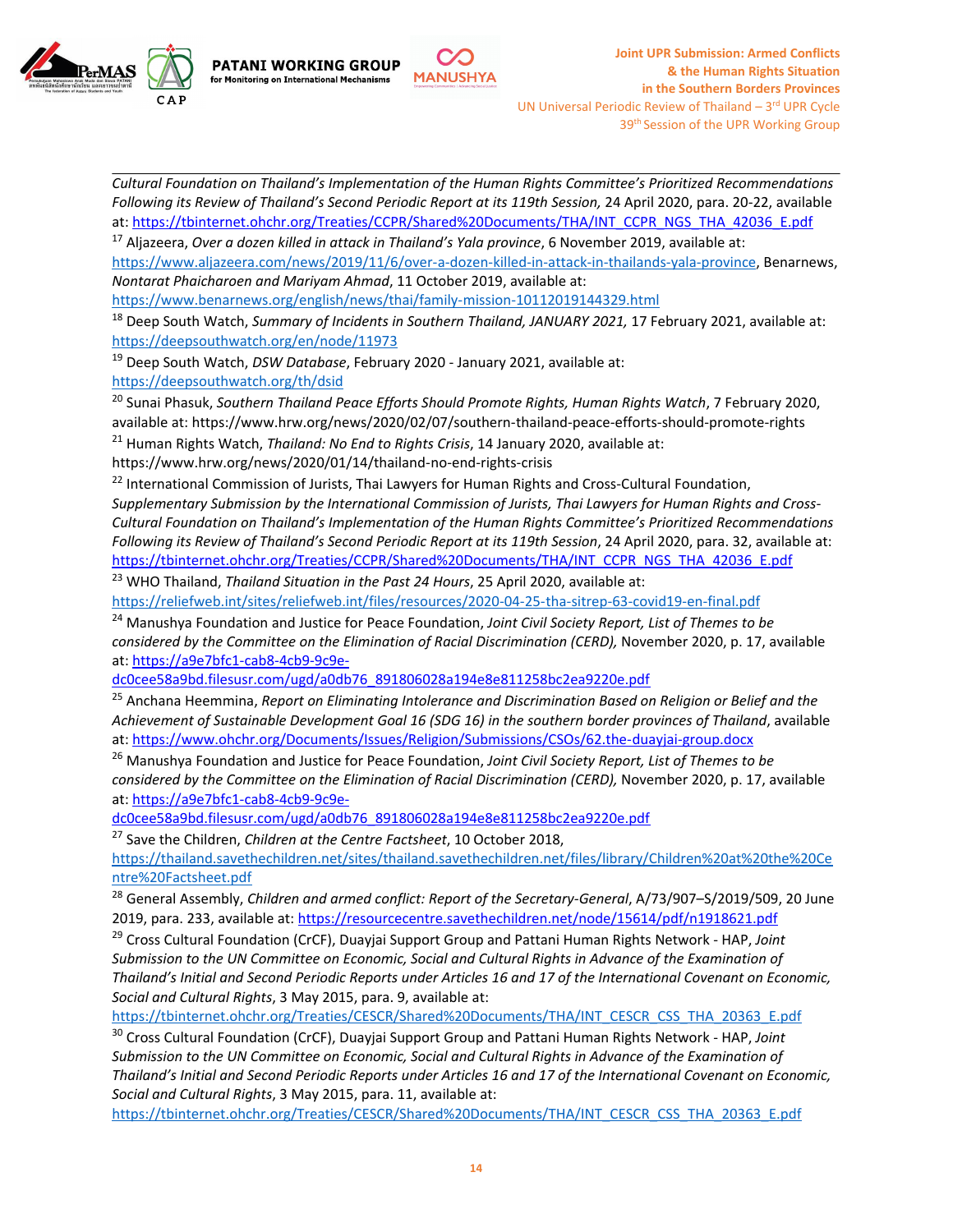



<sup>31</sup> Maximillian Morch, *The Slow Burning Insurgency in Thailand'<sup>s</sup> Deep South*, <sup>6</sup> February 2018, available at:

**MANUSHYA** 

https://thediplomat.com/2018/02/the-slow-burning-insurgency-in-thailands-deep-south/

**PATANI WORKING GROUP** 

for Monitoring on International Mechanisms

32 Coalition on Racial Discrimination Watch, *Shadow Report on Eliminating Racial Discrimination: THAILAND*, available at:

[https://tbinternet.ohchr.org/Treaties/CERD/Shared%20Documents/THA/INT\\_CERD\\_NGO\\_THA\\_13686\\_E.pdf](https://tbinternet.ohchr.org/Treaties/CERD/Shared%2520Documents/THA/INT_CERD_NGO_THA_13686_E.pdf)

<sup>33</sup> Manushya Foundation and Justice for Peace Foundation, *Joint Civil Society Report, List of Themes to be considered by the Committee on the Elimination of Racial Discrimination (CERD),* November 2020, p. 19, available at: [https://a9e7bfc1-cab8-4cb9-9c9e-](https://a9e7bfc1-cab8-4cb9-9c9e-dc0cee58a9bd.filesusr.com/ugd/a0db76_891806028a194e8e811258bc2ea9220e.pdf)

[dc0cee58a9bd.filesusr.com/ugd/a0db76\\_891806028a194e8e811258bc2ea9220e.pdf](https://a9e7bfc1-cab8-4cb9-9c9e-dc0cee58a9bd.filesusr.com/ugd/a0db76_891806028a194e8e811258bc2ea9220e.pdf)

<sup>34</sup> Manushya Foundation and Justice for Peace Foundation, *Joint Civil Society Report, List of Themes to be considered by the Committee on the Elimination of Racial Discrimination (CERD),* November 2020, p. 21, available at: [https://a9e7bfc1-cab8-4cb9-9c9e-](https://a9e7bfc1-cab8-4cb9-9c9e-dc0cee58a9bd.filesusr.com/ugd/a0db76_891806028a194e8e811258bc2ea9220e.pdf)

[dc0cee58a9bd.filesusr.com/ugd/a0db76\\_891806028a194e8e811258bc2ea9220e.pdf](https://a9e7bfc1-cab8-4cb9-9c9e-dc0cee58a9bd.filesusr.com/ugd/a0db76_891806028a194e8e811258bc2ea9220e.pdf); PATANI Working Group for Monitoring of International Mechanisms, Thailand, *Joint CEDAW Shadow Report: Situation on Malay Muslim Women in Southern Thailand*, 2017, para. 17, available at:

[https://tbinternet.ohchr.org/Treaties/CEDAW/Shared%20Documents/THA/INT\\_CEDAW\\_NGO\\_THA\\_27699\\_E.pdf](https://tbinternet.ohchr.org/Treaties/CEDAW/Shared%2520Documents/THA/INT_CEDAW_NGO_THA_27699_E.pdf);

<sup>35</sup> Manushya Foundation and Justice for Peace Foundation, *Joint Civil Society Report, List of Themes to be considered by the Committee on the Elimination of Racial Discrimination (CERD*), November 2020, p. 21, available at: [https://a9e7bfc1-cab8-4cb9-9c9e-](https://a9e7bfc1-cab8-4cb9-9c9e-dc0cee58a9bd.filesusr.com/ugd/a0db76_891806028a194e8e811258bc2ea9220e.pdf)

[dc0cee58a9bd.filesusr.com/ugd/a0db76\\_891806028a194e8e811258bc2ea9220e.pdf](https://a9e7bfc1-cab8-4cb9-9c9e-dc0cee58a9bd.filesusr.com/ugd/a0db76_891806028a194e8e811258bc2ea9220e.pdf); PATANI Working Group for Monitoring of International Mechanisms, Thailand, *Joint CEDAW Shadow Report: Situation on Malay Muslim Women in Southern Thailand*, 2017, para. 29, available at:

[https://tbinternet.ohchr.org/Treaties/CEDAW/Shared%20Documents/THA/INT\\_CEDAW\\_NGO\\_THA\\_27699\\_E.pdf](https://tbinternet.ohchr.org/Treaties/CEDAW/Shared%2520Documents/THA/INT_CEDAW_NGO_THA_27699_E.pdf); Gabriel Paluch, *In Thailand'<sup>s</sup> Muslim south, authorities turn <sup>a</sup> blind eye to FGM*, 1 April 2015, available at: [https://www.theguardian.com/global-development/2015/apr/01/thailand-muslim-south-authorities-blind-eye](https://www.theguardian.com/global-development/2015/apr/01/thailand-muslim-south-authorities-blind-eye-fgm-who)[fgm-who](https://www.theguardian.com/global-development/2015/apr/01/thailand-muslim-south-authorities-blind-eye-fgm-who)

<sup>36</sup> Manushya Foundation and Justice for Peace Foundation, *Joint Civil Society Report, List of Themes to be considered by the Committee on the Elimination of Racial Discrimination (CERD*), November 2020, p. 22, available at: [https://a9e7bfc1-cab8-4cb9-9c9e-](https://a9e7bfc1-cab8-4cb9-9c9e-dc0cee58a9bd.filesusr.com/ugd/a0db76_891806028a194e8e811258bc2ea9220e.pdf)

[dc0cee58a9bd.filesusr.com/ugd/a0db76\\_891806028a194e8e811258bc2ea9220e.pdf](https://a9e7bfc1-cab8-4cb9-9c9e-dc0cee58a9bd.filesusr.com/ugd/a0db76_891806028a194e8e811258bc2ea9220e.pdf)

37 Nationa Thailand, *Cabinet nods to plan for Bt18.7 bn economic zone in Songkhla*, 21 January 2020, available at: [https://www.nationthailand.com/business/30380887?utm\\_source=category&utm\\_medium=internal\\_referral](https://www.nationthailand.com/business/30380887?utm_source=category&utm_medium=internal_referral); Mongkol Bangprapa, *South to get special economic zone*, 22 January 2020, available at:

<https://www.bangkokpost.com/thailand/general/1840714/south-to-get-special-economic-zone>

38 Thomas Reuters Foundation, *'The sea is all we know': Thai villagers fight industrial zone*, 29 December 2020, available at: [https://news.trust.org/item/20201229100016-2a6fb;](https://news.trust.org/item/20201229100016-2a6fb) Thomas Reuters Foundation, *Protesters under lockdown delay hearing on Thai mega project*, 18 May 2020, available at:

<https://news.trust.org/item/20200519070903-r24rf>; EnLaw Foundation, *Legal Opinion on the illegitimated public hearing of SBPAC' <sup>s</sup> Chana SEZ Project*, 14 May 2020, available at: <https://enlawfoundation.org/newweb/?p=5087>

39 Thomas Reuters Foundation, *Protesters under lockdown delay hearing on Thai mega project*, 18 May 2020, available at: https://news.trust.org/item/20200519070903-r24rf; EnLaw Foundation, *Legal Opinion on the illegitimated public hearing of SBPAC' <sup>s</sup> Chana SEZ Project*, 14 May 2020, available at: <https://enlawfoundation.org/newweb/?p=5087>

40 EnLaw Foundation, *Legal Opinion on the illegitimated public hearing of SBPAC' <sup>s</sup> Chana SEZ Project*, 14 May 2020, available at: <https://enlawfoundation.org/newweb/?p=5087>

41 Crisis Group, *Southern Thailand'<sup>s</sup> Peace Dialogue: Giving Substance to Form*, 21 January 2020, available at: https://www.crisisgroup.org/asia/south-east-asia/thailand/304-southern-thailands-peace-dialogue-givingsubstance-form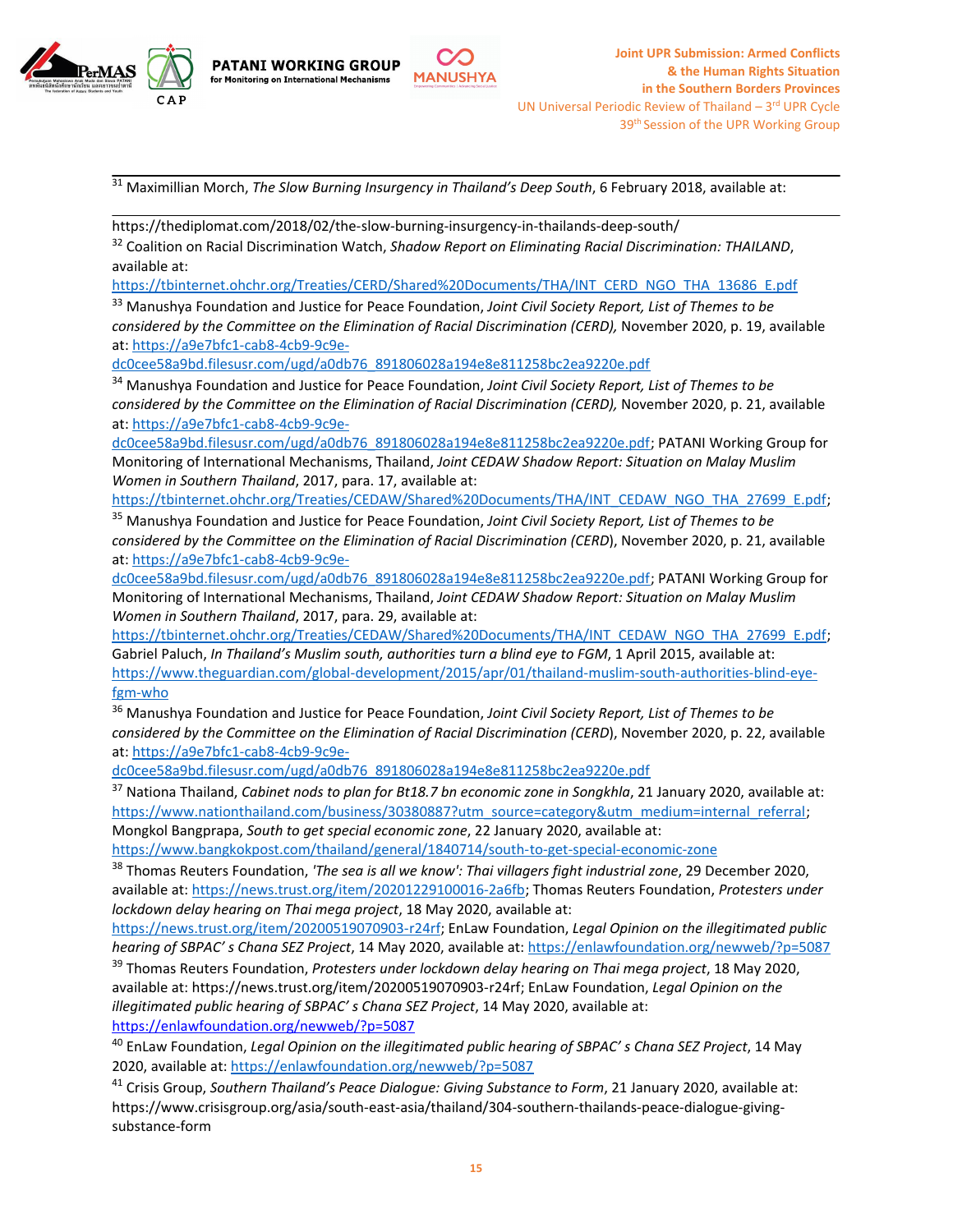



42 Asma Tanyongdao, Don Tajaroensuk and Chalida Tajaroensuk, *Research report on the Peace Dialogue Process*

*(2020) and ceasefire in the Southern Border Province of Thailand*, December 2020**, p.12;** Kenneth Yeo Yaoren and Jasminder Singh, *Prospects for <sup>a</sup> Peace Deal in Thailand'<sup>s</sup> Deep South*, 10 June 2020, available at: <https://thediplomat.com/2020/06/prospects-for-a-peace-deal-in-thailands-deep-south/>

43 Asma Tanyongdao, Don Tajaroensuk and Chalida Tajaroensuk, *Research report on the Peace Dialogue Process (2020) and ceasefire in the Southern Border Province of Thailand*, December 2020**,** p.14

44 Jason Johnson, *What to Make of Thailand'<sup>s</sup> COVID Quasi-Ceasefire*, The Diplomat*,* 3 June 2020, available at: <https://thediplomat.com/2020/06/what-to-make-of-south-thailands-covid-quasi-ceasefire/>

46 Asma Tanyongdao, Don Tajaroensuk and Chalida Tajaroensuk, *Research report on the Peace Dialogue Process (2020) and ceasefire in the Southern Border Province of Thailand*, December 2020, p.9-10

47 Crisis Group, *Southern Thailand'<sup>s</sup> Peace Dialogue: Giving Substance to Form*, 21 January 2020, available at: [https://www.crisisgroup.org/asia/south-east-asia/thailand/304-southern-thailands-peace-dialogue-giving-](https://www.crisisgroup.org/asia/south-east-asia/thailand/304-southern-thailands-peace-dialogue-giving-substance-form)

[substance-form](https://www.crisisgroup.org/asia/south-east-asia/thailand/304-southern-thailands-peace-dialogue-giving-substance-form); Kenneth Yeo Yaoren and Jasminder Singh, Prospects for <sup>a</sup> Peace Deal in Thailand'<sup>s</sup> Deep South, 10 June 2020, available at: <https://thediplomat.com/2020/06/prospects-for-a-peace-deal-in-thailands-deep-south/>

<sup>48</sup> Manushya Foundation and Justice for Peace Foundation, *Joint Civil Society Report, List of Themes to be considered by the Committee on the Elimination of Racial Discrimination (CERD),* November 2020, p. 19, available at: [https://a9e7bfc1-cab8-4cb9-9c9e-](https://a9e7bfc1-cab8-4cb9-9c9e-dc0cee58a9bd.filesusr.com/ugd/a0db76_891806028a194e8e811258bc2ea9220e.pdf)

[dc0cee58a9bd.filesusr.com/ugd/a0db76\\_891806028a194e8e811258bc2ea9220e.pdf](https://a9e7bfc1-cab8-4cb9-9c9e-dc0cee58a9bd.filesusr.com/ugd/a0db76_891806028a194e8e811258bc2ea9220e.pdf)

49 Duanghathai Buranajaroenkij, *Women and the Peace Process in the Deep South of Thailand*, October 2018, available at:

[https://www.researchgate.net/publication/336954998\\_Women\\_and\\_the\\_Peace\\_Process\\_in\\_the\\_Deep\\_South\\_of](https://www.researchgate.net/publication/336954998_Women_and_the_Peace_Process_in_the_Deep_South_of_Thailand) \_[Thailand](https://www.researchgate.net/publication/336954998_Women_and_the_Peace_Process_in_the_Deep_South_of_Thailand); Caleb Quinley, *Tired of conflict, Thailand'<sup>s</sup> deep south women are on the front lines of peace,* 24 September 2020, available at: [https://www.thenewhumanitarian.org/feature/2020/09/24/Thailand-south-conflict](https://www.thenewhumanitarian.org/feature/2020/09/24/Thailand-south-conflict-women-peace)[women-peace](https://www.thenewhumanitarian.org/feature/2020/09/24/Thailand-south-conflict-women-peace)

50 Asma Tanyongdao, Don Tajaroensuk and Chalida Tajaroensuk, *Research report on the Peace Dialogue Process (2020) and ceasefire in the Southern Border Province of Thailand*, December 2020, p.20

51 Caleb Quinley, *Tired of conflict, Thailand'<sup>s</sup> deep south women are on the front lines of peace*, 24 September 2020, available at: [https://www.thenewhumanitarian.org/feature/2020/09/24/Thailand-south-conflict-women](https://www.thenewhumanitarian.org/feature/2020/09/24/Thailand-south-conflict-women-peace)[peace](https://www.thenewhumanitarian.org/feature/2020/09/24/Thailand-south-conflict-women-peace)

<sup>52</sup> Emergency Decree on Public Administration in Emergency Situations B.E. 2548 (2005), Section 17, available at: [http://ilo.org/dyn/natlex/natlex4.detail?p\\_lang=en&p\\_isn=110044&p\\_country=THA&p\\_count=420](http://ilo.org/dyn/natlex/natlex4.detail?p_lang=en&p_isn=110044&p_country=THA&p_count=420)

53 Pravit Rojanaphruk, *Wissanu: Gov'<sup>t</sup> to retain "attitude adjustment," but won'<sup>t</sup> detain peoples*, 15 July 2019, available at: [https://www.khaosodenglish.com/politics/2019/07/15/wissanu-govt-to-retain-attitude-adjustment](https://www.khaosodenglish.com/politics/2019/07/15/wissanu-govt-to-retain-attitude-adjustment-but-wont-detain-people/)[but-wont-detain-people/](https://www.khaosodenglish.com/politics/2019/07/15/wissanu-govt-to-retain-attitude-adjustment-but-wont-detain-people/)

54 Front Line Defenders, *Defamation case filed against Ismaael Teh*, 19 February 2018, available at: <https://www.frontlinedefenders.org/en/case/defamation-case-filed-against-ismaael-teh>

56 Cross Cultural Foundation, *ISOC complains against the Manager Online must be dropped: News report on an alleged act of torture is not <sup>a</sup> crime*, 10 February 2018, available at: [https://crcfthailand.org/2018/02/10/isoc](https://crcfthailand.org/2018/02/10/isoc-compaint-against-the-manager-online-must-be-dropped-news-report-on-an-alleged-act-of-torture-is-not-a-crime/)[compaint-against-the-manager-online-must-be-dropped-news-report-on-an-alleged-act-of-torture-is-not-a-crime/](https://crcfthailand.org/2018/02/10/isoc-compaint-against-the-manager-online-must-be-dropped-news-report-on-an-alleged-act-of-torture-is-not-a-crime/)

<sup>57</sup> Manushya Foundation and Justice for Peace Foundation, *Joint Civil Society Report, List of Themes to be considered by the Committee on the Elimination of Racial Discrimination (CERD),* November 2020, p. 20, available at: [https://a9e7bfc1-cab8-4cb9-9c9e-](https://a9e7bfc1-cab8-4cb9-9c9e-dc0cee58a9bd.filesusr.com/ugd/a0db76_891806028a194e8e811258bc2ea9220e.pdf)

[dc0cee58a9bd.filesusr.com/ugd/a0db76\\_891806028a194e8e811258bc2ea9220e.pdf](https://a9e7bfc1-cab8-4cb9-9c9e-dc0cee58a9bd.filesusr.com/ugd/a0db76_891806028a194e8e811258bc2ea9220e.pdf) ; Bangkok Post, *Senior judge dies in second suicide bid*, 7 March 2020, available at:

<https://www.bangkokpost.com/thailand/general/1873689/senior-judge-dies-in-second-suicide-bid>; Mariyam Ahmad, *Thai Judge Who Accused Superiors of Meddling in Verdicts Commits Suicide*, 7 March 2020, available at: